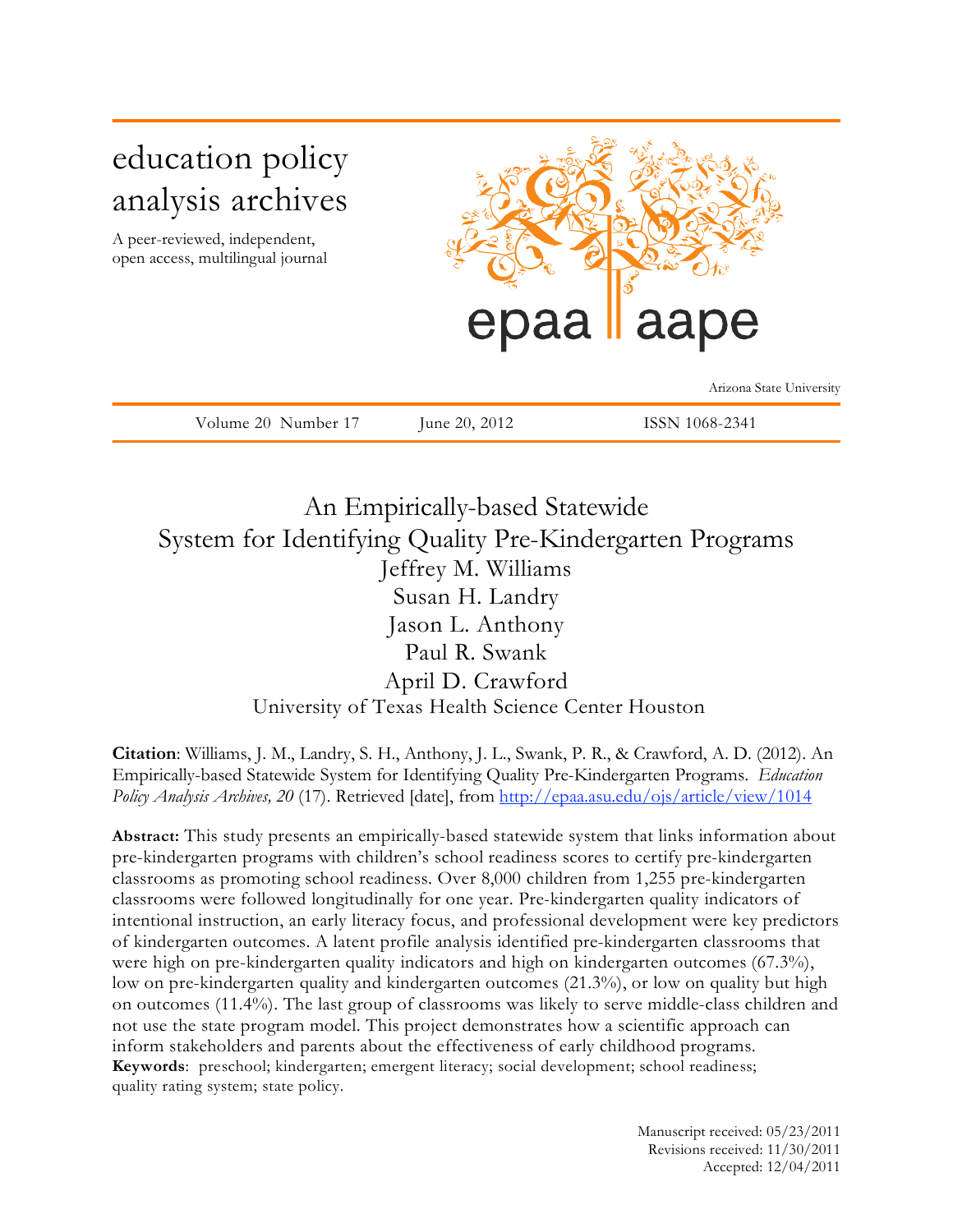# **Sistema estatal basado en datos empíricos para identificar programas de educación preescolar de calidad**

**Resumen**: El presente estudio presenta un sistema estatal de bases empíricas que vincula la información de los programas de pre-kínder con los resultados de la preparación preescolar para certificar que los salones de pre-kínder promueven las habilidades básicas para la escuela primaria. Más de 8,000 niños de 1,255 salones de pre-kínder fueron monitoreados longitudinalmente por un año. Tres indicadores de la calidad en pre-kínder: instrucción intencional, foco en alfabetización temprana y desarrollo profesional-, fueron claves para predecir los resultados en kínder. Un análisis de perfil latente identificó los salones de pre-kínder con buenos resultados en los indicadores de calidad y en los resultados de kínder (67.3%), a los salones bajos en la calidad de pre-kínder y en los resultados de kínder (21.3%), y a los salones bajos en calidad pero altos en resultados (11.4%). Este último grupo de salones eran los más probables de atender a niños de clase media y de no usar el programa modelo del estado. Este proyecto demuestra cómo un enfoque científico puede dar información a los padres y a las partes interesadas sobre la efectividad de los programas de educación preescolar.

**Palabras clave:** pre-escolar; kindergarten; alfabetización emergente; desarrollo social; adecuación para escolaridad; sistema de medición de calidad; política de estado.

#### **Sistema estatal com base em dados empíricos para identificar programas de qualidade préescolar**

**Resumo:** Este trabalho apresenta um sistema de base empírica estatal que liga informações de programas de pré-escola com os resultados de preparação para a escola para certificar que as salas de aula do jardim de infância promovem as competências básicas para a escola primária. Mais de 8.000 crianças de pré-jardim em 1.255 salas de aula foram monitorados longitudinalmente por um ano. Três indicadores de qualidade da instrução pré-K: instrução intencional, foco em alfabetização, e desenvolvimento profissional, foram fundamentais para prever os resultados no jardim de infância. A análise do perfil latente identificados pré-escola salas de aula com bons resultados nos indicadores de qualidade e resultados na educação infantil (67,3%), as salas de resultados de baixa qualidade préjardim de infância e creche (21,3 %) e baixa salas de aula de qualidade, mas alta no desempenho (11,4%). Este último grupo de salas tinham maior probabilidade de servir as crianças de classe média e não usar o programa do estado do modelo. Este projeto demonstra como uma abordagem científica pode fornecer informações para os pais e as partes interessadas sobre a eficácia dos programas pré-escolares.

**Palavras-chave:** infância, pré-escolar, desenvolvimento da alfabetização, o desenvolvimento social, aptidão para o ensino, sistema de medição de qualidade, política de estado.

#### **Introduction**

There is increasing recognition of the importance of the early childhood period as a critical time for promoting children's learning in order to assure readiness for success in school (Campbell, Ramey, Pungello, Sparling, & Miller-Johnson, 2002; DiPietro, 2000; National Research Council, 2001). To reach this goal early childhood programs are provided through a variety of service delivery models. Public school pre-kindergarten in most states is funded primarily for children from lower income backgrounds and federally funded Head Start programs also primarily target very lowincome families. Childcare programs serve children from all income levels and typically provide longer hours of service to meet the needs of working families. Given heightened public awareness of the importance of early childhood programs in preparing children to be school ready and the multiple service delivery models in which this occurs, systems are needed to determine if, in fact, children are school ready after leaving these programs. Recent reports describe how quality rating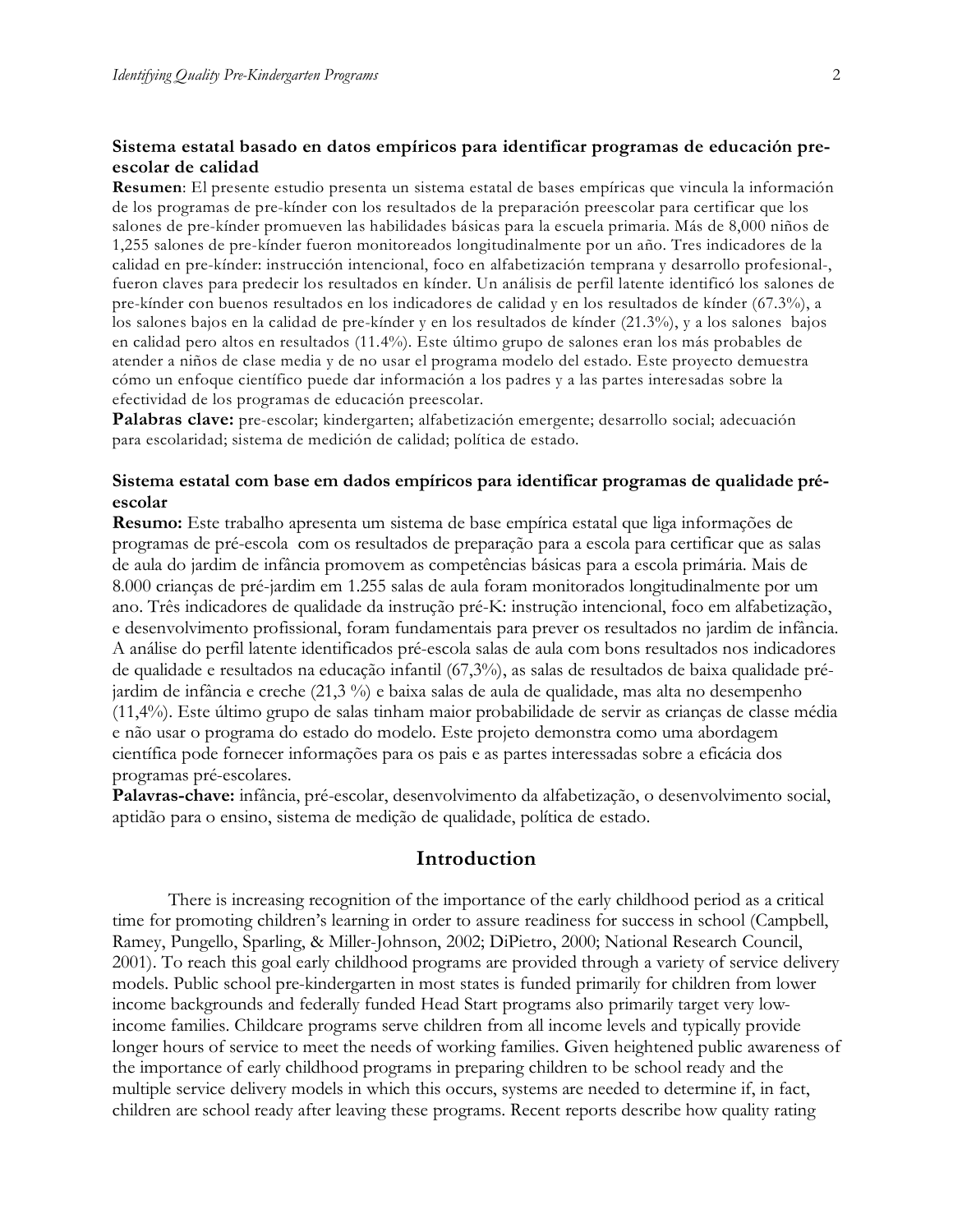systems may need to target the performance of programs to advance children's learning so that school ready goals are assured (e.g., foundation skills necessary for reading and social competence; Gallagher, Clifford, & Maxwell, 2004; Kagan & Rigby, 2003; Kauerz, 2008).

States are faced with a number of challenges as they strive to develop early childhood education systems that meet the social and academic needs of children, particularly those from low income backgrounds, using current funding streams (Kauerz, 2008). As children from low income backgrounds are known to have less exposure to rich vocabulary, fewer experiences with books, and less parental responsiveness to children's interests (Evans, 2004; Hart & Risley, 1995; Landry, Smith, Swank, Assel & Vellet, 2001), there is increasing belief in the United States that high quality preschool programs should be utilized as a means of assuring that children from low socioeconomic (SES) backgrounds are prepared to start school in kindergarten. In addition, irrespective of how early childhood programs are funded, parents are in need of evidenced-based information regarding the extent to which an early childhood program prepares a child to be school ready.

#### **Shortcomings of Current Quality Rating Systems**

National organizations like the National Association for the Education of Young Children (NAEYC, 2008) and the National Association of Early Childcare Professionals (NAECP, 2008), conduct evaluations of childcare programs to determine if they meet a broad range of quality indicators that, in turn, result in accreditation. Many of the indicators included in these evaluation systems are conceptually derived and/or based on long-standing beliefs in the field of early childhood, such as the quality of conversations between teachers and children and availability of materials for children's exploration. Accreditation from these national organizations can provide important information to families about quality indicators of a program. However, many preschool programs are not able to apply for accreditation because of the costs involved. For example in many states, only a small percentage of childcare and Head Start programs seek these accreditations. Additionally, few public school programs seek accreditation by national organizations. In light of this, state education leaders and policy makers are looking for cost-effective approaches to document whether early childhood programs from various service delivery models are adequately preparing children for kindergarten.

Several states across the nation (Colorado, Washington, Pennsylvania, Oklahoma, North Carolina, and Ohio; Zellman & Perlman, 2008) have implemented quality rating systems for early childhood education. (e.g., Zellman, Perlman, Le, & Setodji, 2008) However, although recent reports emphasize the need for outcome-based accountability and information about program effectiveness (Kaurtz, 2008; Zellman, Brandon, Boller, & Kreader, 2011), only two systems (Colorado's Qualistar Rating System and Washington's Seeds to Success) directly link accreditation to the extent to which a preschool program has actually provided children with the skills necessary for success in kindergarten. To do that, an evaluation system must assess characteristics of program quality and relate those characteristics to children's learning. Current accreditation procedures that do not consider this link may involve a great deal of time and financial resources in the process of capturing program, classroom, and teacher characteristics that are not meaningfully related to children's school readiness. In the initial development phase of the Texas School Ready system described here, policy makers prohibited the use of child-level outcome data during the preschool year due to concerns about high-stakes testing of preschool children. However, schools in Texas are required to administer an approved literacy screener within the first six weeks of children's entry into kindergarten. No current evaluation system considers the link between preschool quality and children's school readiness when they are actually entering school.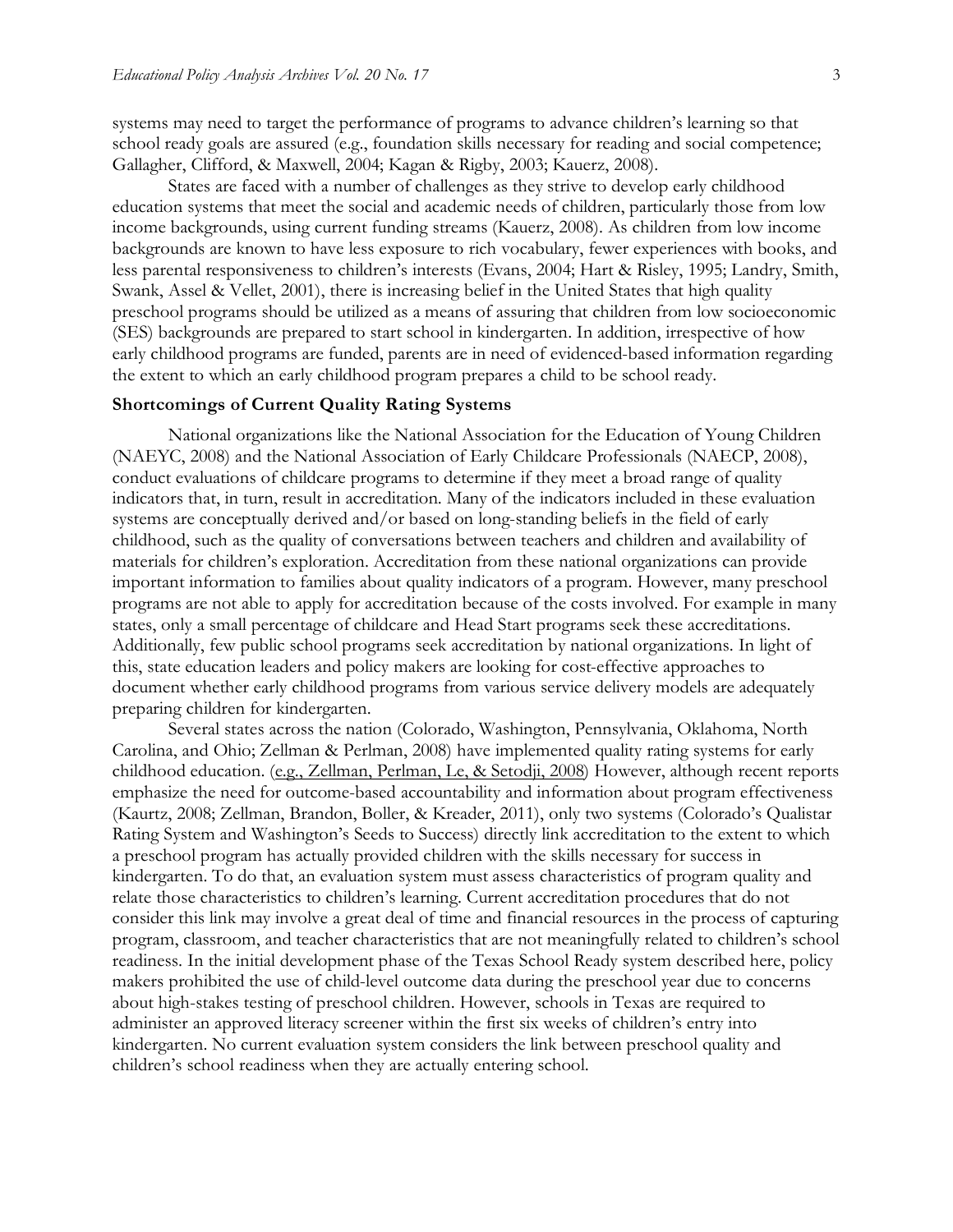#### **Rationale for Development of a New Quality Rating System**

There are many reasons for identifying which early childhood programs are effective in preparing young children for school. While recent large scale reports indicate that high quality early childhood centers can be as cognitively stimulating as home care in middle-class families, working parents of lower income have less access to such high quality centers (Phillips, Voran, Kisker, Howes, & Whitebook, 1994). Moreover, it is high quality, early childhood programs that have demonstrated a positive influence on children's school readiness (e.g., Bierman, Domitrovich, Nix, Gest, Welsch, Greenberg, et al., 2008; Hindson, Byne, Fielding-Barnsley, Newman, Hine, & Shankweiler, 2005; Reynolds, Ou, & Topitzes, 2004). Thus, one of the most important reasons for identifying effective programs is to provide parents with information that they can use to guide their decisions regarding selection of the best program for their child. Of concern is that families at poverty levels are more likely to rely on center-based programs that accept federal subsidy (Center for the Childcare Workforce, 2004) and such programs tend to have very limited funding earmarked for quality enhancement. Thus, programs that accept federal subsidy tend to suffer from underpaid and poorly trained staff and a dearth of appropriate learning materials (e.g., books, puzzles, blocks). As a result, young children from low SES homes, who are at greatest risk for developmental difficulties and scholastic unpreparedness, are spending time in early childhood centers that may be less likely to provide high quality stimulation and responsiveness as part of their instructional practices.

A second compelling reason to develop quality rating systems for early childhood programs that are linked to child outcomes is for accountability and program development. Legislators and others responsible for funding are beginning to insist on evaluative information in order to sustain or increase program funding. Additionally, those responsible for program management and implementation (e.g., director, principal, teacher) could use evaluative information to inform their educational practices. While self-assessment is often conducted, the extent to which this is used to enhance program quality is not well established. This often occurs because it is not collected in a form that can be used to inform and guide programmatic changes. An optimal quality rating system would provide programs that are in need of improvement with an individualized training and technical assistance plan.

While there are numerous reasons for using quality rating systems, there are also many challenges. For example, funding for rating systems on a statewide basis is often restricted, and therefore, approaches need to be efficient. Efficiency means finding methods that are reliable and valid but at the same time cost-effective. For example, whereas direct observations of preschool programs and classrooms over multiple visits are currently the norm, these methods are costly with respect to travel and personnel time. If programs must bear these costs then the expense is often not feasible for small programs and those whose operations are dependent upon federal subsidy. Also, rating systems that evaluate program quality need to be equally applicable across all types of service delivery systems (e.g., public school, Head Start, childcare). For example, a good quality rating system must not be biased for or against programmatic differences that exist institutionally as a function of service delivery systems. Otherwise, the quality rating system would not be fully endorsed or implemented, which would negate the potential benefit of being able to compare preschool programs that function under different auspices.

#### **Sociopolitical Context of the Present Study**

The goal of the present study is to describe the development of an empirically-based quality rating system for early childhood programs, an effort directed by a state legislated request to first integrate delivery of early childhood education services for preschool-age children from economically disadvantaged families. This 2003 request first encouraged early childhood education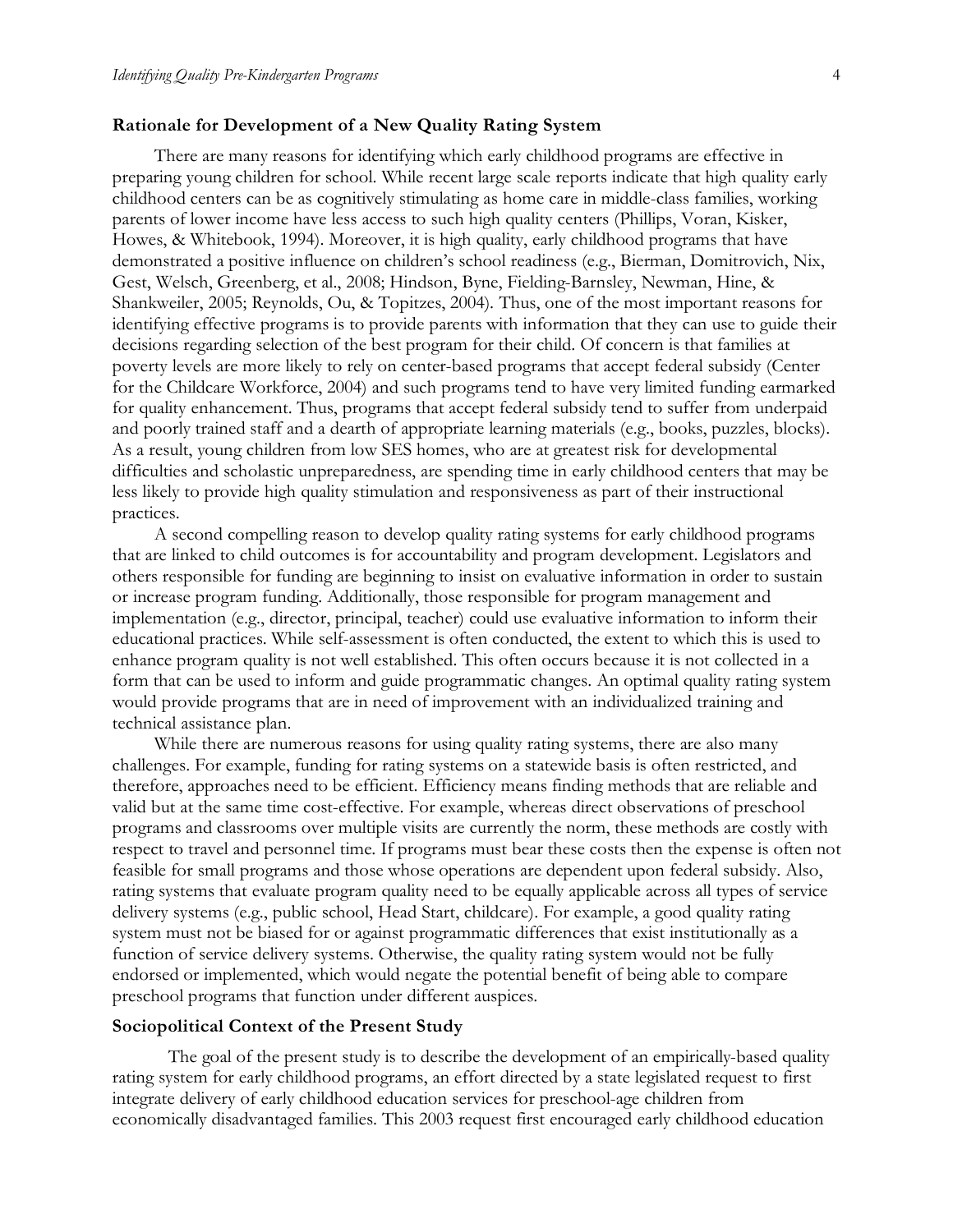programs (i.e., child care, school districts, Head Start) to come together in a seamless mixed delivery model and adopt similar standards and practices, and a second legislative request (2005) was to develop quality rating systems. Approximately 1000 pre-kindergarten classrooms in Texas voluntarily participated in the integrated service delivery model during the time of the present study. The three types of early childhood programs have differences in policies about service focus in areas such as education, health, and social services (Gallagher et al., 2004). However, the emphasis in this new integrated service delivery model, called the Texas Early Education Model (TEEM; Landry, Swank Anthony & Assel, 2011), is on preparing children to be school ready upon entrance into kindergarten by providing them with the foundational language, literacy, mathematics, and social skills necessary to succeed in kindergarten. Programs enrolled in TEEM share a common set of supports, including professional development, provision of curricular materials, training in a research-based curriculum, a system for assessing children's progress in cognitive and social skills, a set of state learning standards, and classroom mentors. A recent paper described this integration model and its efficacy in terms of both changes in preschool teachers' instructional practices and children's school readiness (Landry et al, 2011).

#### **Purpose of the Present Study**

The primary objective of this report is to describe the development of a scientifically-based and empirically-derived system that is being used across Texas to rate the quality of pre-kindergarten classrooms. The School Readiness Certification System (SRCS) is not intended to replace other accreditation standards, such as those offered by NAEYC or state licensing bodies. Instead, it was designed to provide specific information about how programs prepare pre-kindergarten children for school so that parents can make informed decisions about early childhood education programs. The SRCS also was designed to provide information to guide technical assistance for those programs that do not meet certification criteria. In addition, the SRCS was designed to have the advantage of being equally available to all types of early childhood program providers, adding to its utility and provision of greater choice to parents. Finally, the SRCS was developed under the guiding notions that the rating system should be objective and evidence-driven and that it should maintain a concentrated focus on indicators that predict school readiness.

The theoretical, conceptual, and practical underpinnings of the SRCS were developed in conjunction with state educational leadership, national experts in early childhood, and communitybased stakeholders (e.g., directors, teachers, parents). The agreed upon objective was that the SRCS should be a statewide system, applicable across service delivery systems, that incorporates information about the quality of pre-kindergarten programs in combination with children's early reading and social competencies, which are assessed by the public schools when children are in kindergarten. For the SRCS to be feasible for implementation across a large state with funding constraints, it had to be cost-effective yet still reliable and valid. These aims and constraints required that the development of the SRCS involve multiple steps, including (a) development of a web-based application system for pre-kindergarten programs, (b) documentation of the reliability and validity of data provided by early childhood program staff, (c) determining the feasibility of various procedures for tracking children from pre-kindergarten into kindergarten, (d) determination of which prekindergarten variables reliably predict kindergarten school readiness in this population, and (e) use of statistical models to ascertain the best criteria for certifying classrooms as "School Ready". The present report briefly summarizes the development stage and two pilot studies for the sake of completeness, while it fully details the scientific underpinnings used to establish the certification criteria.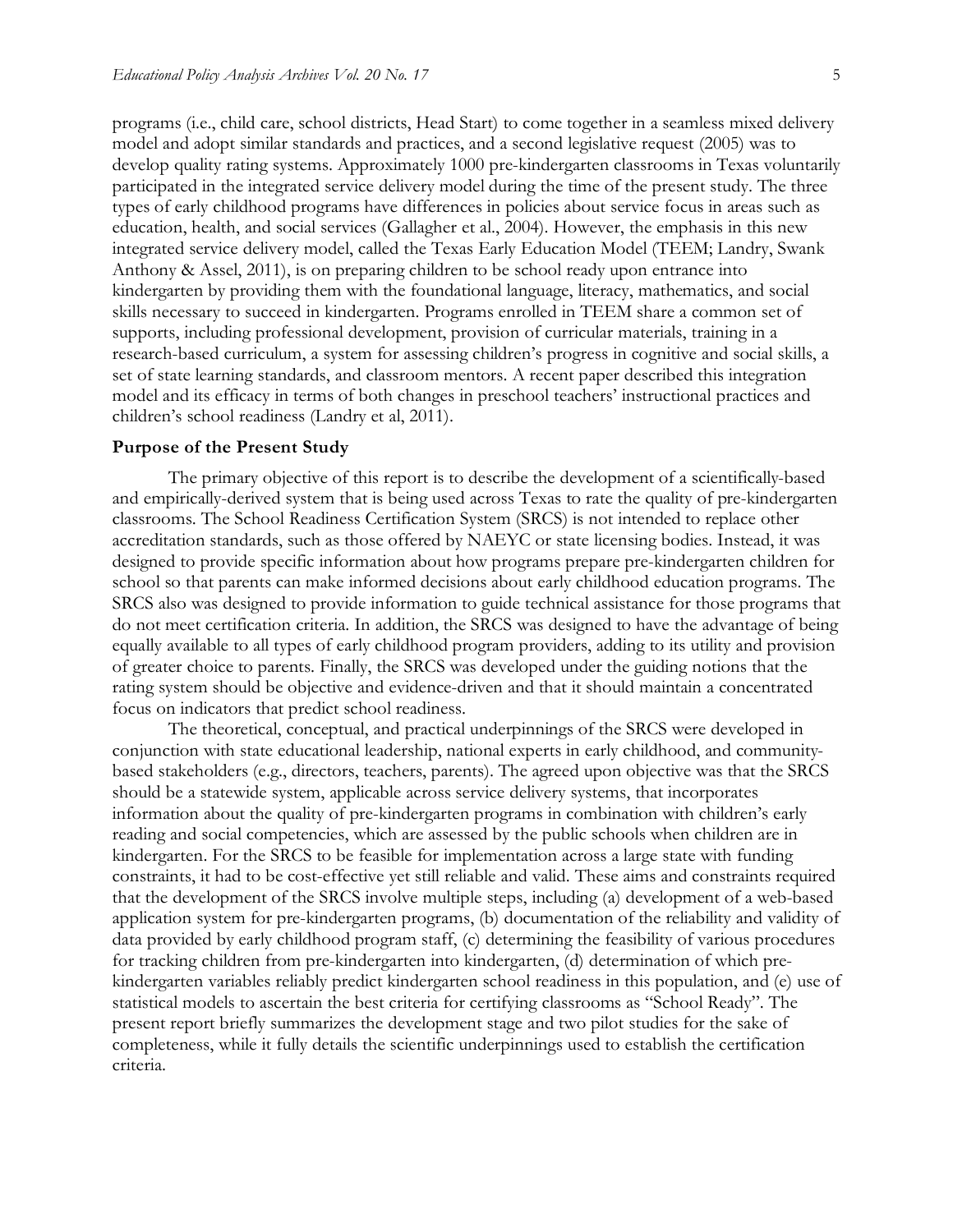# **Methods**

#### **Pilot Studies**

*Development and validation of the Teacher Self-Report survey.* The first pilot study was conducted during the 2004/2005 academic school year for the purpose of developing and validating a set of survey questions that teachers could answer as part of a web-based application for certification. A pool of 74 items was generated based on current research and best practices in the pedagogy of promoting early childhood learning across social, language, literacy, and math domains. Included were questions about responsive teaching practices, classroom arrangement and organization, daily routines, lesson planning, monitoring progress of children's learning, use of small vs. large group activities, and classroom curriculum and materials. The broad item content required individual items to vary in scaling metric, and no scale structure was presumed because of the newness of the survey. Ninety-nine teachers completed the survey online.

Given that certification would be based, in part, on teachers' self-report of their teaching practices and characteristics of their classrooms, it was imperative to validate data gathered from the Teacher Self-Report survey with independent observations. Trained research assistants observed the 99 teachers who completed the Teacher Self-Report. Following the standardized procedures prescribed for the *Teacher Behavior Rating Scale* (TBRS; Landry, Crawford, Gunnewig & Swank, 2002), observations lasted approximately two and one half hours during the time of the day that was devoted to instruction aimed at cognitive and school readiness skill acquisition. The TBRS is a 101 item, standardized classroom observation system that has been used in a number of state and national program evaluation projects (e.g., national evaluation of Early Reading First). Observers rate the quality and frequency of occurrence of specific teaching behaviors known to predict children's school readiness. The teacher behaviors that are rated fall into twelve conceptual categories, namely oral language, print & letter knowledge, phonological awareness, written expression, book reading, centers, mathematics, lesson planning, team teaching, progress monitoring, portfolios, and classroom management and responsive teaching practices that are not content specific. Observers rate the frequency of occurrence of each target behavior (i.e., 0-1 occurrence, 2-3 occurrences, or 4 or more occurrences). Observers also rate the quality of each target behavior as low, medium, or high. Thus, there are separate quality and frequency summary scores for each of the twelve scales of the TBRS. Inter-rater reliability using generalizability coefficients (Mitchell, 1979) range from .80 to .98, and internal consistency, for the measure as a whole, using Cronbach's alpha is  $= .96$  (Landry et al., 2002).

Zero-order correlations of TBRS scales with questions from the Teacher Self-Report were tested for significance. In general, questions from the Teacher Self-Report were more highly correlated with conceptually similar TBRS scales than with conceptually dissimilar TBRS scales. Those survey questions that had three or more significant correlations above *r* = .25 with conceptually overlapping TBRS scales were retained and left unchanged. Survey questions that yielded significant but small correlations with conceptually overlapping TBRS scales were reviewed for possible sources of confusion and if the source was obvious then they were reworded and retained. Survey items not reliably correlated with any like TBRS scale were dropped. Most constructs measured by the Teacher Self-Report were indexed by a number of survey items that did demonstrate good convergent validity with similar TBRS scales. There were two exceptions. None of the Teacher Self-Report items that inquired about responsiveness to children's needs (learning, emotional, or otherwise) or behavioral management of the classroom demonstrated convergent validity with like TBRS scales. Thus, in general, results provided preliminary validation that teachers were accurately reporting their instructional and classroom practices in ways that could be corroborated by an independent observer.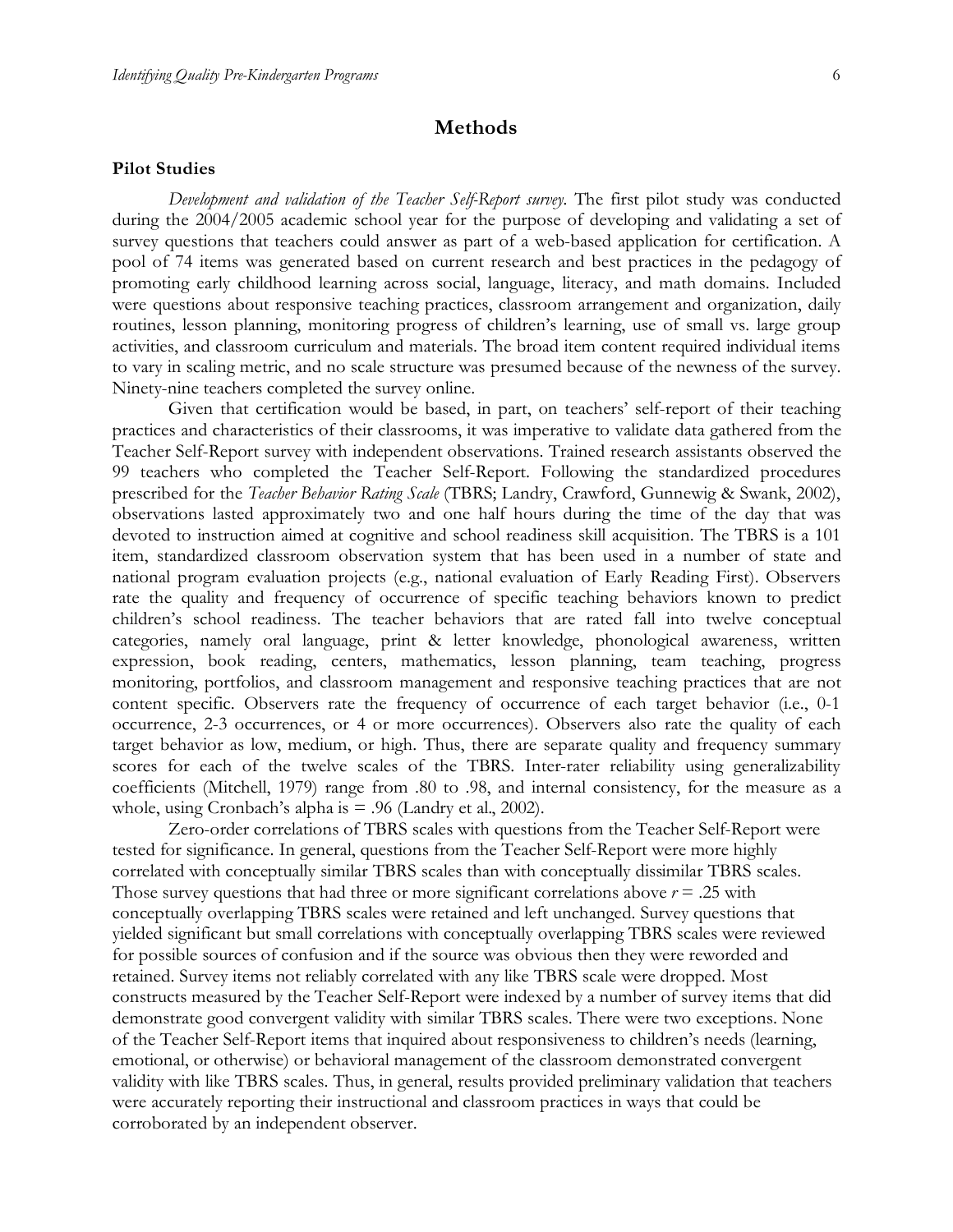*Feasibility of procedures for tracking children and obtaining assessment data*. Feasibility studies were conducted during the 2005/2006 school year. Given the many possible challenges to linking prekindergarten school data with children's kindergarten outcome data, it was necessary to examine the practical and fiscal feasibility of various procedures. For example, a variety of methods of tracking children through their pre-kindergarten and kindergarten years were tested. This often involved children transferring among multiple schools. To accomplish tracking of children, coordination of efforts were required among the Texas Education Agency, regional education service centers, independent school districts, early childhood education agencies, and Head Start grantees. We also piloted a variety of methods aimed at collecting kindergarten assessment data from kindergarten teachers, elementary schools, independent school districts, and third party vendors. Examples of different methods included sharing of electronic data, development and sharing of protected Excel templates, testing of individual children by research staff, and a third party secured web-based application. Ultimately, kindergarten assessment data were gathered from 774 children who attended 20 public school districts across the state.

The feasibility studies revealed that state legislation was needed to increase schools' compliance with Texas Education Agency's recommendation to provide kindergarten assessment data. It was also determined that a web-based application was optimal for gathering kindergarten assessment data. For example, restrictions could be programmed in a web-based system to require uniform reporting of assessment data, which was determined necessary given that schools around the state were recording the assessment data in different ways (e.g., item level scores, subtest raw scores, categories of competency across the entire screening measure). Finally, the feasibility studies demonstrated that it would be more cost effective to have the state education agency perform a large scale matching of pre-kindergarten children's demographic data with those of enrolled kindergarteners the next year than to have regional education service centers explore matches individually.

#### **Participants in the Main Demonstration Project**

Participants included 538 preschool sites, 1,326 pre-kindergarten classrooms, and 12,585 preschool-age children. Preschools were distributed across three types of service delivery systems; 258 childcare, 147 public school and 133 Head Start schools. In each community partnership there was representation of classrooms from each type of delivery system. The lead agency in the community partnership (i.e., public school, Head Start) held regular meetings to inform the participating programs about the application process. The Head Start programs represented all types of federally funded grantees, including Community Action, school district, and State Region Service Center programs. The childcare programs included for-profit and not-for-profit and ranged from small centers to large YMCA programs. Of the 1,255 classrooms from which data were gathered, 1,024 were participating in the voluntary, state integration program model that focused on programs serving low-income children. The 231 classrooms that did not participate in this model were invited to participate in the current study to increase the heterogeneity of the sample, as these 231 prekindergarten classrooms served children from middle-income families.

In the spring of 2006, the preschool programs submitted an on-line application that included information detailed in the Procedures section. Programs were aware that though this was a demonstration year, their participation would result in a decision about their certification status. In the fall of 2006, school readiness scores (reading and social screening measures) were obtained from kindergarten classrooms for approximately 8,000 (73%<sup>1</sup>) of the children from these preschool

 <sup>1</sup> Many children attended kindergarten in districts where an assessment other than the Texas Primary Reading Inventory (TPRI) or Tejas LEE (TJL) was administered so these children's data could not be used, and some children's data did not contain enough information for a definitive match.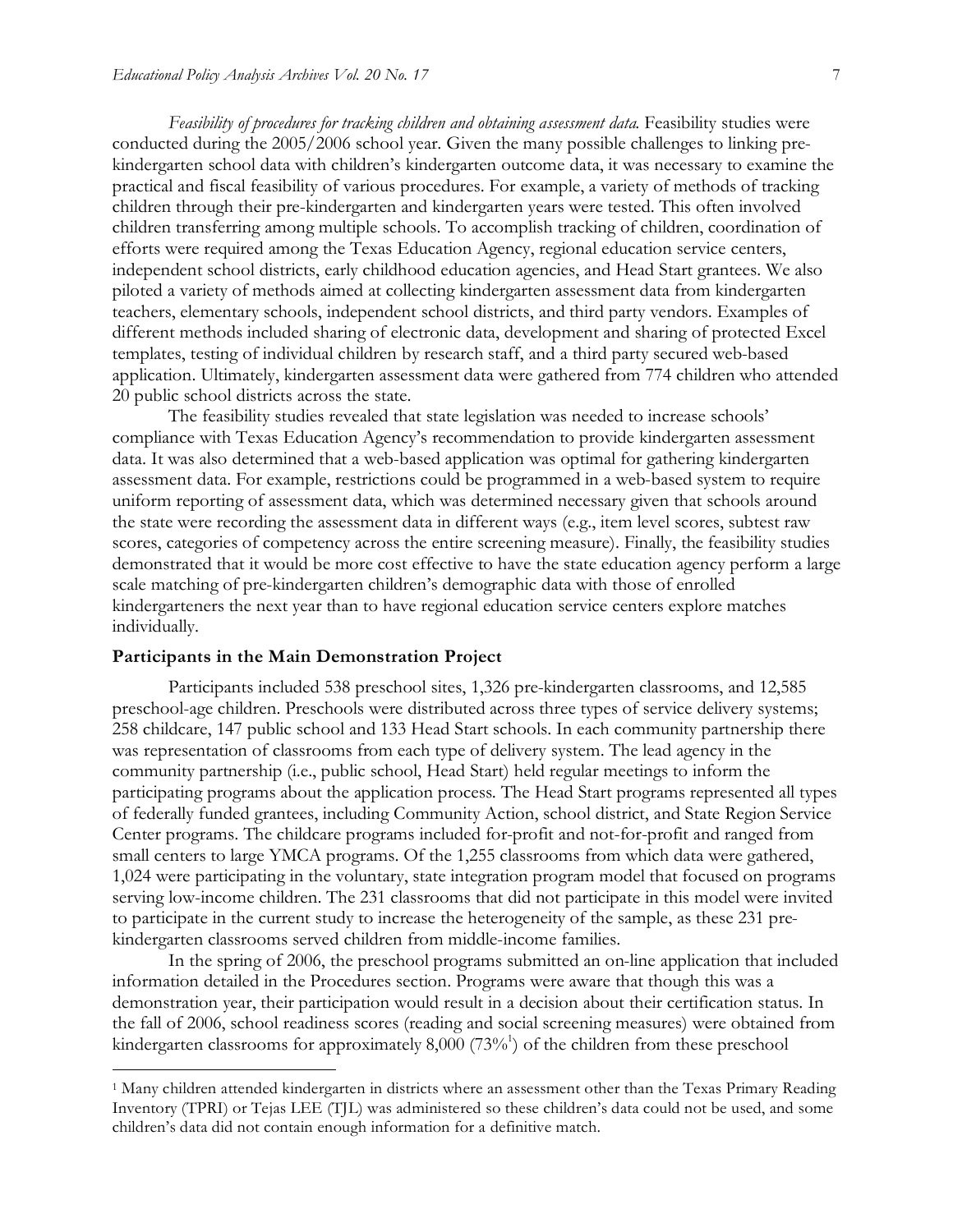classrooms. Fifty-one percent of the children followed were boys. Children's average age on the first day of kindergarten was 5.5 years (*SD* = .30). The number of days children attended preschool ranged from 1 to 250, with an average of 156 days (*SD* = 35.5). The sample of children was ethnically diverse; 69% Hispanic, 17% Caucasian, 13% African American, and 1% American Indian, Asian, or Pacific Islander. A large percentage of children (i.e., 67%) were eligible for free and reduced lunch and 48% had limited proficiency in English.

# **Procedures**

#### **e-School Plus**

The web-based application had three components: (a) preschool facility report, (b) manage my school and students, and (c) teacher self-report. Information gathered in the three components included characteristics of the preschool program and preschool classroom, teaching practices, and teaching beliefs, based on empirical research that has identified components associated with high quality programs (National Early Literacy Panel, 2008). For example, information was gathered concerning aspects of the classroom environment (e.g., availability of small group learning areas, space for children to gather for a large group activities, literacy richness)(Crosser, 1992; Dunn, Beach, & Kontos, 1994), instructional practices (e.g., intentional language and literacy instruction as well as time for children to explore and practice for mastery; National Research Council, 2001; Raver & Knitzer, 2002), curriculum (e.g., availability of research based scope and sequence for cognitive and social learning; Assel, Landry, Swank, & Gunnewig, 2007; Whitehurst, Epstein, Angell, Payne, Crone, & Fischel, 1994), assessment approaches (reliable and valid information about children's learning across the year with feedback to teachers to direct instruction; Phaneuf & Silberglitt, 2003), and professional development (e.g., small group, learning across time, support for opportunities to practice in the classroom; Elmore, 2002; National Commission on Teaching & America's Future, 1996). The application included the following components.

*Preschool facility report*. The director of a child care or Head Start program or principal of a public school pre-kindergarten program provided information on key areas of their program including: (a) accreditation/ licensing, staffing patterns (i.e., teacher education, number of teachers and teaching assistants), (b) staff credentials (i.e., state certified, bilingual, early childhood, English as a second language, reading specialist, child development associate-CDA), (c) program/classroom characteristics (i.e., full vs. half day, language of instruction, number of books), (d) curriculum used for literacy, math and social/emotional development, (e) methods and frequency of assessing children's academic knowledge (e.g., standardized, work sampling, checklist, Personal Digital Assistance), (f) professional development practices, and (g) community integration. This component required about 15 minutes to complete.

*Manage my school and students*. Each preschool program was asked to provide information on their classroom teachers and those children who would be going to kindergarten the following year (e.g., number of preschool classrooms, length of program day, and language of instruction). Demographic information was entered for each child (e.g., age, gender, home language) as well as information related to the educational experience (e.g., eligibility for free/reduced lunch, special education, English language learners).

*Teacher Self-Report survey*. Each pre-kindergarten teacher was asked to provide information on highest level of education and credentials as well as respond to a series of questions regarding practices related to the following: (a) best practices, (b) classroom arrangement, (c) lesson planning, (d) child monitoring and assessments, (e) social skills development, (f) book reading, (g) phonological awareness, (h) print and letter knowledge, (i) written expression, (j) math, and (k) oral language instruction. For example, the teacher was asked to respond to a group of questions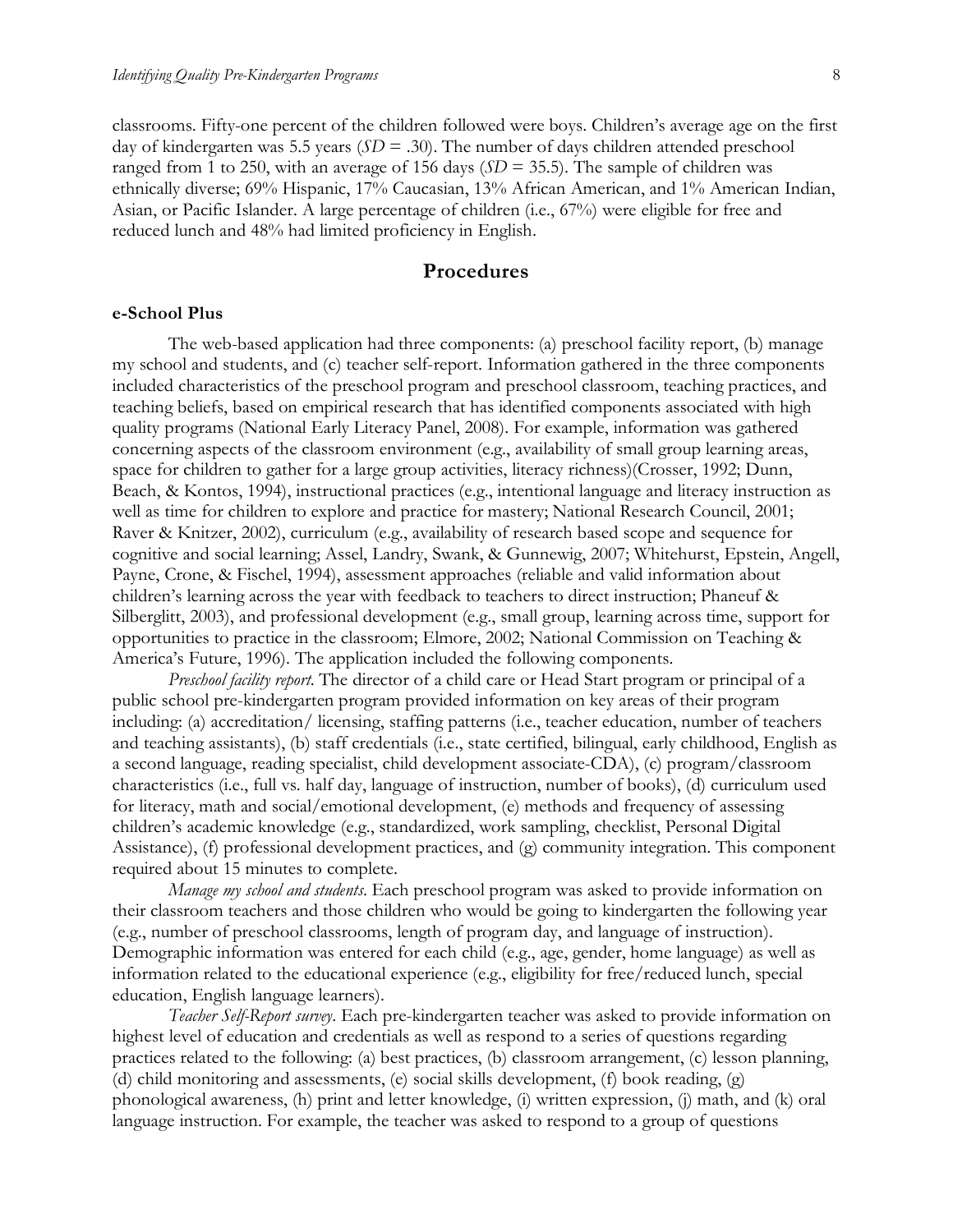regarding techniques for monitoring children's progress and teaching practices for book reading, phonological awareness, letter knowledge, and written expression. Other questions required the teacher to choose from an array of pictures those that were similar to activities they used for promoting early literacy skills, early mathematics skills, and classroom organization. In addition, teachers' beliefs regarding children's needs for standardized classroom practices versus individualized instruction were included. Such questions inquired about the extent to which individualization of lesson plans and behavior management techniques were used. Completion of the Teacher Self-Report required about 20 minutes.

Teachers also submitted examples of their daily schedules and lesson plans via US Postal Services. The daily schedules and lesson plans that teachers submitted varied tremendously in amount of detail and intelligibility. As could be expected, teachers approached lesson planning and labeling of daily schedules very differently. For example, while some teachers specified learning objectives and correlated activities in their lesson plans, other teachers' lesson plans resembled daily schedules that simply listed a time of day and vague classroom activities (e.g., circle time). In short, our coding team concluded these data were not amenable to coding for potential inclusion in the certification criteria.

Each teacher submitted 12 photographs of their classroom, either via uploading of digital photographs or via mailing of disposable cameras. Specifically, teachers submitted photographs of 4 walls, 4 corners, and 4 areas of their choice. A 15-item coding system was developed based on the Preschool Classroom Environment Checklist (CIRCLE, 2001). Using two- or three-point rating scales, research assistants determined the presence, amount, and quality of the classroom arrangement, centers, themes, children's books, writing materials, labels, children's names and work samples, samples of modeled writing, letter wall, daily schedule, helper chart, and props for group instruction (a description and scoring examples can be found in Appendix A). Research assistants received two days of training, and were certified for coding once an average agreement with an expert coder exceeded 92% for each item. Raters then attended bi-weekly coding meetings to discuss scoring questions and prevent coder drift. Ten percent of the pictures were randomly selected for recoding by a different rater to ensure inter-rater reliability throughout the coding period with reliability exceeding 0.80 (Mitchell, 1979).

#### **Kindergarten School Readiness Outcomes**

To identify each child's kindergarten teacher, the first step was to fund the 22 state regional education service centers to perform a series of searches in which children's information from e-School Plus was matched to children's information included in the Texas Education Agency's centralized databases. Information used to match children's data included social security number, when available, and children's demographic data, including name, gender, ethnicity, birthday, free/reduced lunch status, etc. When this matching process yielded a partial match, decisions were made on a case-by-case basis. When a student's information matched two records in the TEA's database equally well (i.e., partial match with both records), neither was used. Matches yielded the name of a school that a given child was believed to attend. Next, a unique identifier was assigned to each "matched" child who attended public or charter schools in the state.

Schools that included children "matched" through this process were sent a letter and asked to provide the names and contact information of the child's kindergarten teacher. These teachers were contacted via the US Postal Service, email, and telephone and provided with a password and instructions for how to login to e-School Plus and how to enter children's school readiness data. School readiness data included scores from the district administered reading screenings (see below) and kindergarten teachers' responses to a social competence screener (see below). Kindergarten teachers' access to e-School Plus was restricted in such a way that they only saw a list of names of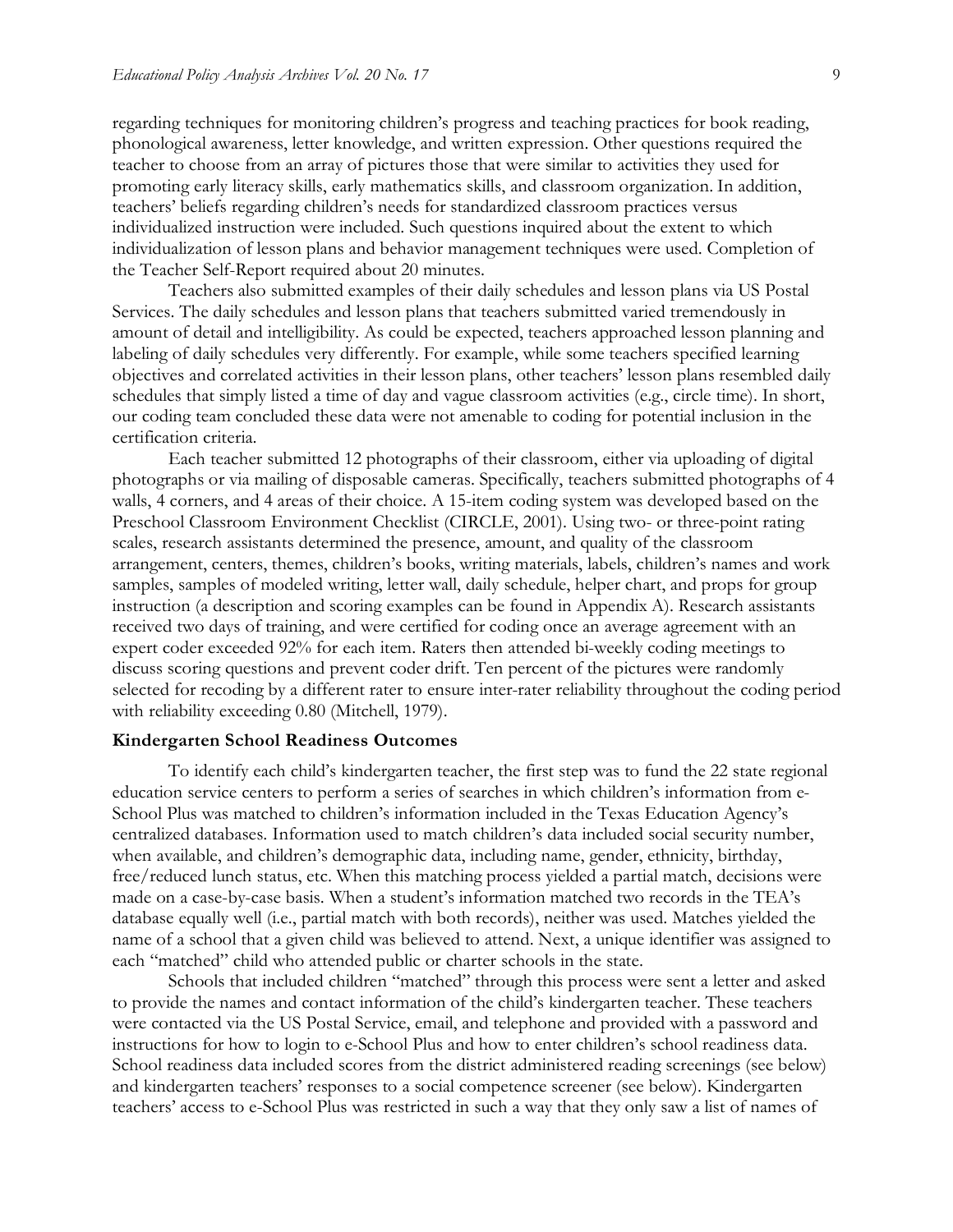children who attended their particular kindergarten classroom. Finally, because preschool classroom was the unit of analysis for school readiness certification (see below), the kindergarten outcome scores for all children within a given preschool classroom were averaged to create classroom-level pass-rates (Snijders & Bosker, 1999).

*Texas Primary Reading Inventory*. About 90% of school districts and charter schools in the state of Texas administer the Texas Primary Reading Inventory (TPRI; Texas Educational Agency, 1998) two to three times per school year during kindergarten, first grade, and second grade. This measure has strong reliability and validity and has been demonstrated to predict end of second grade reading (Texas Educational Agency, 2002). For each progress monitoring wave, the inventory includes a screener and a more comprehensive inventory. The kindergarten screener consists of two subtests that permit rapid determination of whether or not students are at-risk for reading problems at the end of first grade. Specifically, the Graphophonemic Knowledge subtest requires children to provide the sounds associated with each of ten letters. The Phonemic Awareness subtest requires children to (a) blend onset and rime units into real words and to (b) blend up to three individual phonemes into real words. Standard administration procedures dictate that if a child scores "Developed" on the Graphophonemic Knowledge subtest, then the child is classified as "Developed" on the screener and the Phonemic Awareness subtest is not administered. However if a child does not score "Developed" on the Graphophonemic Knowledge subtest, then he or she is administered the Phonemic Awareness subtest, and if the child achieves a score of "Developed" on the Phonemic Awareness subtest then he or she is classified as "Developed" on the screener as a whole. In the present study, children's classification status on the screener was used as the reading outcome because only the screener is administered to all children. Because some schools in the state did not administer the TPRI as part of their standard operating procedures, research staff individually administered the TPRI to approximately 600 children. In total, 76% of the sample followed took the TPRI, and the average preschool classroom pass-rate was 65%.

*Tejas Lee*. Most children in Texas who speak Spanish in their homes and who are provided classroom instruction in Spanish are administered the Tejas Lee (TJL; Texas Educational Agency, 2002) instead of the TPRI. The TJL, like the TPRI, is used to monitor children's learning of literacy skills two to three times per school year during kindergarten, first grade, second grade and third grade. The TJL is not a Spanish translation of the TPRI, however it does assess similar literacy component skills. Additionally, the TJL was developed following procedures that closely resembled those used to develop the TPRI. Because the 2006/2007 TJL did not include a screener, a scoring routine that conceptually paralleled that of the TPRI was used to classify children. Specifically, priority was given to the letter sounds subtest such that if children scored "Developed" on this subtest then children were classified as "Developed". If not, then children were still classified as "Developed" if they achieved a score of "Developed" on the subtests that involved blending of syllables and segmentation of syllables. In total, 24% of the sample followed took the TJL, and the average preschool classroom pass-rate was 82%.

From the TPRI and TJL scores, a single classroom-level Literacy pass-rate was constructed by first taking each child's score, regardless of measure, and then calculating the classroom average. Although there are difficulties with aggregating scores from different measures, this was necessary to avoid running two sets of certification analyses, which could have potentially created different certification criteria for the classrooms serving English- and Spanish-speaking populations. In addition, because children from the same preschool classroom could be assessed with different reading screeners in Kindergarten, conducting separate analyses could have resulted in different certification decisions for the same classroom.

*Social competence and behavior screener*. The social competence subscale from the Social Competence and Behavior Evaluation (SCBE-30; Dumas, Martinez, & LeFreniere, 1998; Kotler &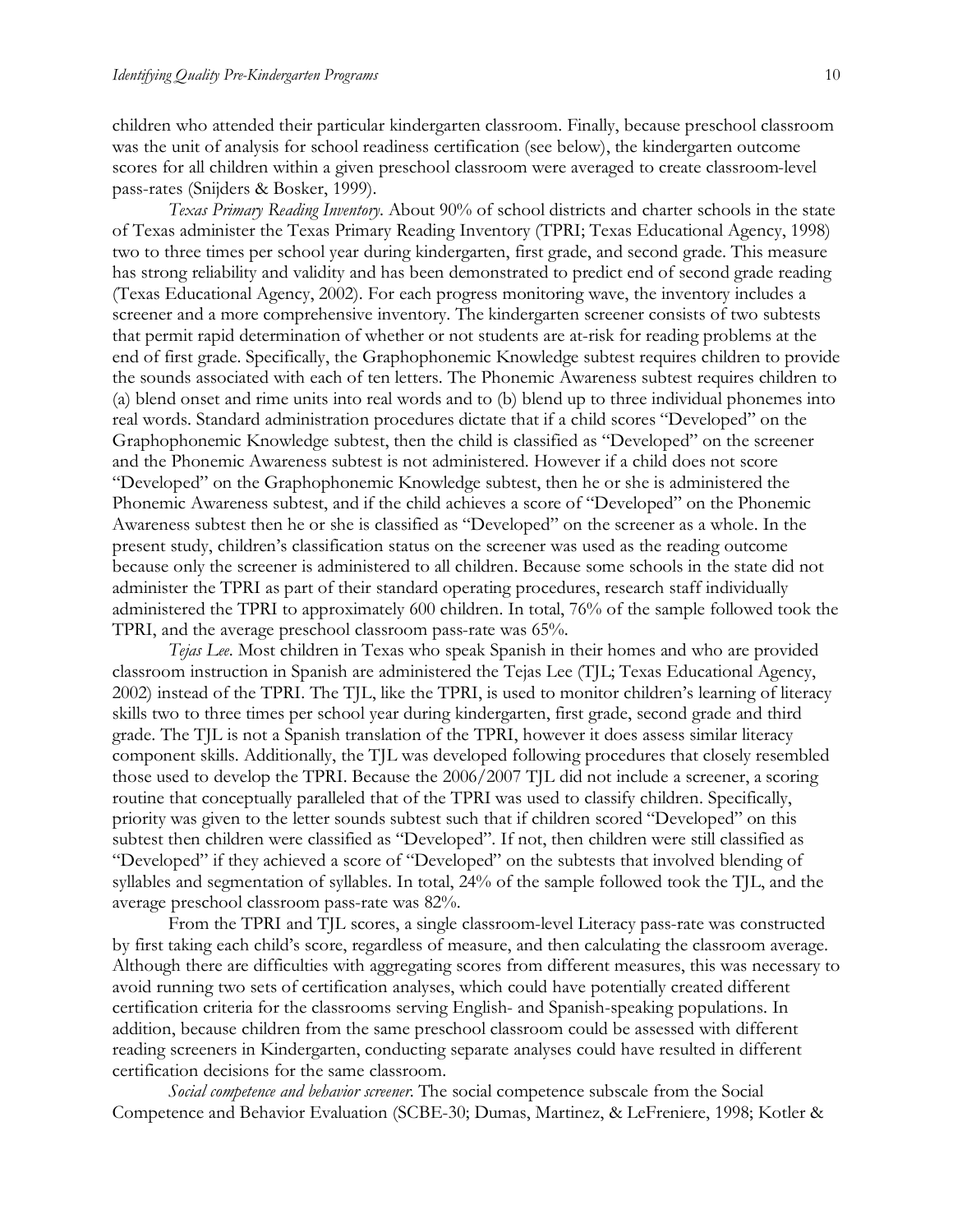McMahon, 2002; LaFreniere & Dumas, 1996) was used to evaluate children's social skills with peers and teachers in early kindergarten. Specifically, this 10-item, teacher-report checklist measures children's social behavior, such as social integration, tolerance, and cooperation (e.g., comforts or assists other children in difficulty, works easily in a group). Each item utilizes a six-point scale (1=almost never occurs to 6=almost always occurs). The SCBE-30 has demonstrated high interrater reliability (.83-.87) and good test-retest reliability (.82). The SCBE-30 has been successfully validated and used in numerous studies for monolingual as well as for children learning English as a second language (e.g., LaFreniere & Dumas, 1996; LaFreniere, Masataka, Butovskaya, Chen, Dessen, Atwanger, et al., 2002).

#### **Results**

Analysis proceeded in three stages. Stage One involved reducing the number of variables from the various components of e-School Plus. This was necessary because the facility report, teacher self-report, and classroom picture data comprised over 100 variables. Exploratory and confirmatory factor analyses were performed to yield a more manageable number of variables. In Stage Two, the resultant factors were combined with the kindergarten outcome data (i.e., classroomlevel reading and social screener averages) and a latent profile analysis was conducted to identify classroom characteristics that were associated with children's school readiness as assessed in kindergarten. Because not all classrooms in a facility entered data into the system, classroom was deemed to be the most appropriate unit of analysis in order to prevent certifying a school based on partial information. Finally in Stage Three, follow-up analyses were conducted to examine the composition of the latent profiles in terms of service delivery systems (i.e., Head Start, public school, child care) and participation in the state's integration model (i.e., TEEM).

#### **Data Reduction**

*Overall strategy.* Items from e-School Plus and items from the coding system that described the photograph data were subjected to separate exploratory factor analyses. Prior to factor analysis, all variables were examined for evidence of non-normality, and in cases in which only mild to moderate skewness was observed, model parameters were estimated using maximum likelihood with robust standard errors. In some instances, values of one or more of the variables in the analysis had to be collapsed due to low response frequency. These variables were modeled as ordinal, rather than interval, and parameters were estimated using mean- and variance-adjusted weighted least squares estimation (Muthén, du Toit, & Spisic, in press). Varimax or Promax rotation was used, based on the size of factor correlations. Once the best exploratory model had been determined, confirmatory factor analysis was used to generate factor scores for each factor retained in the EFAs. This procedure was used to optimize interpretability of factor scores, by permitting no crossloadings.

*Teacher Self-Report survey.* Eight items from the teacher survey were dropped because they did not correlate with any other variables (four items about book & print awareness, one about classroom arrangement, one about lesson planning, one about print and letter knowledge, and one about the number of teacher aides) and an additional four items were dropped because they failed to produce unique loadings that exceeded .30 on any factor. Exploratory factor analysis<sup>2</sup> of the remaining 37 items yielded eight correlated factors with eigenvalues greater than 1.0. The scree plot was consistent with either a three factor solution or a six factor solution. The six factor solution was

 <sup>2</sup> For these and all other analyses of teacher and classroom variables, multilevel analyses (teacher/classroom nested within school) were attempted. However, due to the preponderance of schools for which only one teacher or classroom existed in the data (49%), these models consistently failed to converge or had problems with the parameter estimation. Therefore, traditional, single-level analyses were conducted.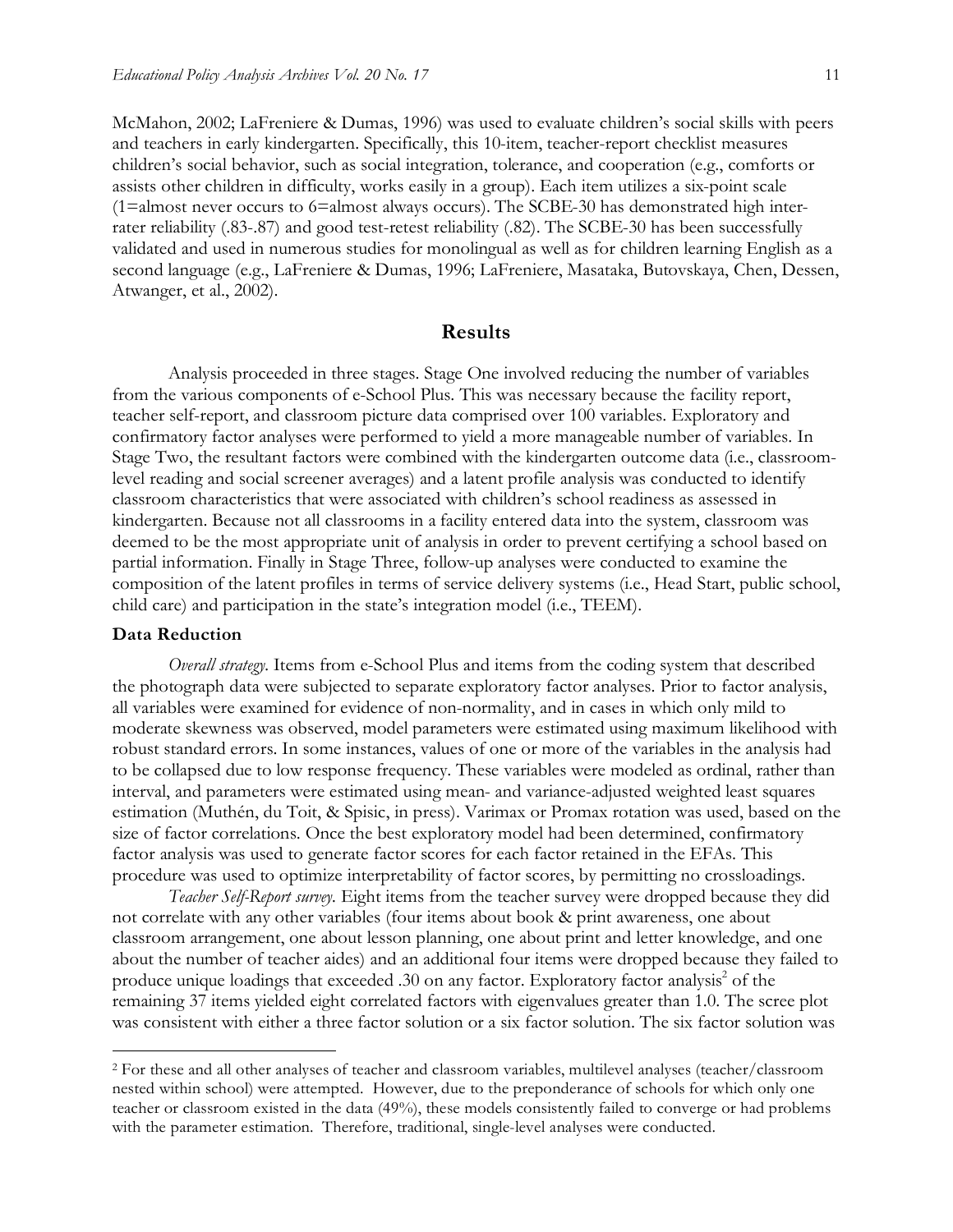Table 1

judged interpretable, and yielded a root mean square error of approximation (RMSEA) of .04, which reflects a good fit when considering the complexity of the model (see Table 1 for factor reliabilities and Table 2 for description of the six survey factors).

| Factor Reliabilities     |                         |           |            |
|--------------------------|-------------------------|-----------|------------|
| Section                  | Factor                  | Number of | Cronbach's |
|                          |                         | items     | alpha      |
| Teacher Survey           | Shared reading          | 4         | 0.53       |
| Teacher Survey           | Math instruction        |           | 0.87       |
| Teacher Survey           | Assessment              | 3         | 0.49       |
| Teacher Survey           | Intentional instruction | 9         | 0.57       |
| Teacher Survey           | Early literacy          | 8         | 0.76       |
| Teacher Survey           | Lesson planning         | 6         | 0.41       |
| Classroom pictures       | Center quality          | 6         | 0.59       |
| Classroom pictures       | Visual supports         | 4         | 0.50       |
| Professional development | Core training           | 4         | 0.76       |
| Professional development | Health and safety       | 5         | 0.85       |
| Professional development | Teaching techniques     | 3         | 0.64       |
| Assessment               | Checklists              | 3         | 0.88       |
| Assessment               | Organization-developed  | 3         | 0.93       |
| Assessment               | Curriculum-based        | 3         | 0.91       |
| Assessment               | Handheld / PDA          | 3         | 0.74       |
| Assessment               | Standardized tests      | 3         | 0.87       |
| Assessment               | Work sampling           | 3         | 0.84       |

*Classroom pictures.* Three items from the photograph-based Preschool Environment Checklist were dropped because of low inter-rater reliabilities (classroom labels, presence of educational posters/wall materials, and organized classroom theme). Two additional items were dropped because they failed to produce unique loadings in excess of .30 on any factor (children's work displayed and samples of modeled writing). Kappa statistics for the remaining 10 items ranged from .56 to .94. Exploratory factor analysis yielded three correlated factors with eigenvalues greater than 1.0. However, the scree plot was consistent with a 2-factor solution, the 3-factor solution included a one-item factor, and the two-factor solution yielded a reasonable fit (RMSEA=.06). Therefore, two factors were retained.

The six items that comprised Factor 1 inquired about the presence of labels, children's names, and other visual supports used for group instruction or classroom management (e.g., calendar, weather chart, daily news, letter wall, helper chart, daily schedule). Therefore, Factor 1 was labeled Visual Supports. The four items that formed Factor 2 asked about the quality of centers and how well supplied these were with literacy materials (e.g., books, writing supplies). Factor 2 was therefore labeled Center Quality. The two factors were correlated at .45.

*Facility-report - Professional development.* The Facility Report of e-School Plus included fourteen items that inquired about the kinds of professional development provided at a given facility. One of these items was dropped because it failed to produce unique loadings in excess of .30 on any factor. Exploratory factor analysis of the 13 remaining items yielded three correlated factors with eigenvalues over 1.0. This three-factor solution was the most interpretable among alternative models, and it fit the data well (RMSEA  $=$  .06).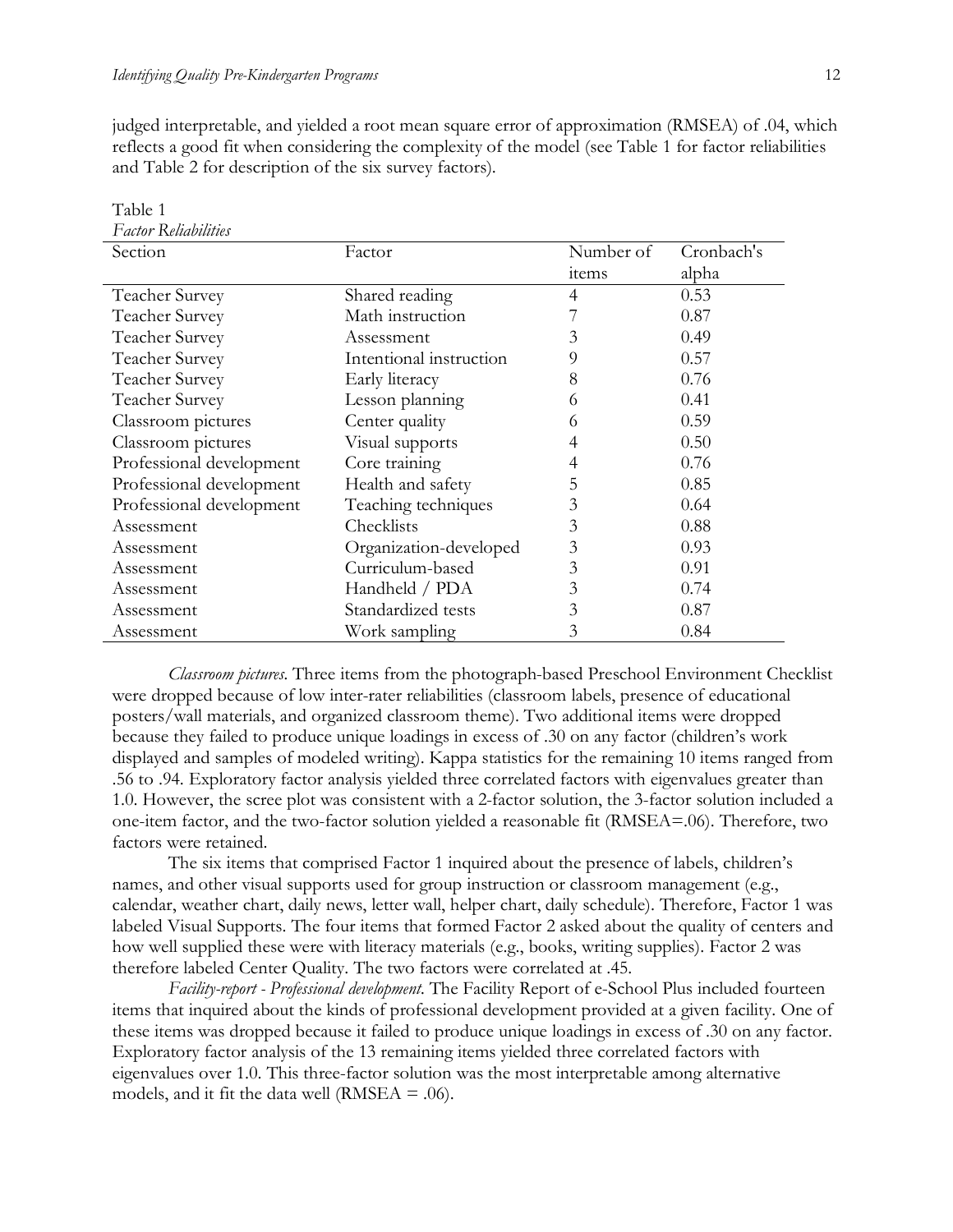The first factor included five items that inquired about professional development that was focused on teaching of core subjects (e.g., language, math). Factor 1, therefore, was labeled Professional Development in Core Subjects. The second factor was comprised of three items that inquired about professional development that was focused on teaching methods/techniques (e.g., classroom management) and was labeled Teaching Techniques. Finally, the five remaining items (e.g., CPR training, nutrition, health & safety) formed the third factor, labeled Health & Safety Training. Inter-factor correlations ranged from .49 to .59.

*Facility-report - Assessment.* The Facility Report of e-School Plus also included 18 items that inquired about the frequency that organizations administered different types of assessments to assess children's language, literacy, mathematics, and social/emotional/behavioral competence. Exploratory factor analysis of all 18 items yielded six factors with eigenvalues greater than 1.0. Each factor was comprised of three items. The six factor structure mapped perfectly onto the six assessment methods. Thus, there were separate factors for Standardized Tests, Progress Monitoring with PDA, Work Sampling, Checklists, Curriculum-Based Measures, and Organization Developed Measures. Substantively, these results suggest that organizations tended to use the same assessment method across domains of school readiness and across the age range of preschool children. Correlations among the six assessment factors ranged from .04 to .58 (median = .34). Although the six-factor solution was readily interpretable, residual variances were substantial, as indicated by a relatively high RMSEA (.16). This is likely due to the very high correlations among assessment methods increasing the power of the analysis. However, the Root Mean Square Residual was reasonable (.04).

*Correlation of factor scores with kindergarten outcomes.* Because kindergarten school readiness was considered a primary outcome of interest that should inform the SRCS, the final step in reducing the number of variables for the latent profile analysis was to check the zero-order correlations of the school readiness outcomes with all the factor scores generated above and any remaining variables from e-School Plus that were not part of the data reduction thus far (e.g., average number of books in the classroom). Any preschool variable that was not correlated with at least one of the kindergarten school readiness outcomes was excluded from subsequent analyses. School readiness outcomes were based on children's social screener scores and their classification status obtained on the literacy screeners. Children's school readiness outcomes were aggregated to the level of preschool classroom so that they could be correlated with classroom level indicators of preschool quality. Thus, kindergarten variables were the percent of children in a given pre-kindergarten classroom who scored "Developed" on literacy screeners and the average social screener score among children from a given pre-kindergarten classroom. Three indicators of preschool quality were significantly correlated with at least one indicator of school readiness: Intentional Instruction from the Teacher Self-Report, Early Literacy Instruction from the Teacher Self-Report, and Professional Development in Core Subjects from the Facility Report.

#### **Identification of Latent Profiles of Classrooms**

Our ultimate goal was to determine criteria for certifying or not certifying classrooms that had entered the SRCS. In other words, based on the results of the analyses, each classroom would have to be assigned to either a certified group or a not-certified group. Therefore, we decided that a clustering approach, in which classrooms were grouped into different categories based on the pattern of their responses, was most appropriate. Specifically, latent profile analysis (LPA) was used. Similar to factor analysis, LPA is a latent variable approach in which the relations among observed variables are explained in terms of an unobserved (latent) variable. Unlike factor analysis, the latent variable in LPA is discrete, rather than continuous, and the focus of the analysis is the classification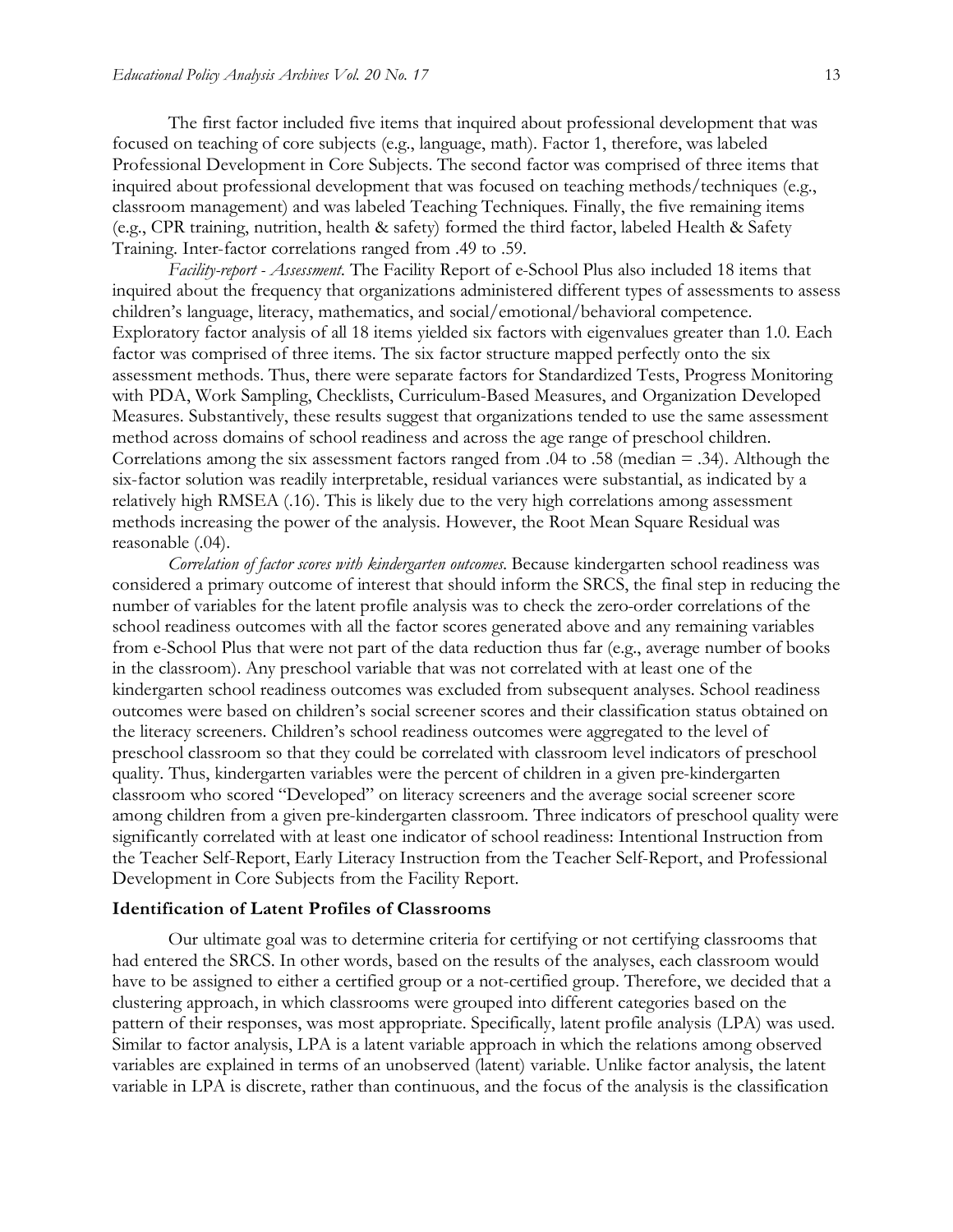Table 2

of cases (in this case, classrooms) into latent profiles based on their pattern of means on the dependent (endogenous) variables (Magidson & Vermunt, 2004).

| Factor | Type of items                                    | Number of Items | Factor label    |
|--------|--------------------------------------------------|-----------------|-----------------|
|        | Strategies used to promote oral language         | 4               | Shared Reading  |
|        | development during shared book reading.          |                 |                 |
|        | Materials used to teach mathematics concepts.    |                 | Math Concepts   |
| 3      | Frequency and kinds of child assessments         | 3               | Assessment      |
|        | administered and how they are used.              |                 |                 |
|        | Intentional teaching strategies that crossed     | 9               | Intentional     |
|        | content areas.                                   |                 | Instruction     |
| 5      | Frequency that teachers employed various         | 8               | Early Literacy  |
|        | strategies that promote early literacy (e.g.     |                 | Instruction     |
|        | writing and print awareness.                     |                 |                 |
| 6      | Relative importance of teacher directed          | 6               | Lesson Planning |
|        | instruction/lesson planning versus child         |                 |                 |
|        | initiated play/following children's interests;   |                 |                 |
|        | frequency that teachers used their own ideas,    |                 |                 |
|        | district standards, agency guidelines, and state |                 |                 |
|        | standards to guide their lesson planning.        |                 |                 |

*Summary of Factors from the Teacher Self-Report Survey*

The three classroom-level factor scores and the two kindergarten outcome variables, which were aggregated to classrooms, were entered into the latent profile analysis. Of the original 1,225 classrooms in the system, 1,185 classrooms had data on at least one of these factors or kindergarten outcome variables, and 447 were missing at least one data point. The most common pattern of missing data (69%) was missing both the facility report and kindergarten outcome data. As long as the data are missing at random (MAR), maximum likelihood estimation techniques using full information will produce unbiased estimates (Baraldi & Enders, 2010; Little & Rubin, 1987). For the kindergarten outcome data, the state of Texas allows a variety of measures to be used for the kindergarten reading screen (e.g., DIBELS) so data were missing because we only collected data for the two most common assessments (i.e., TPRI and TejasLee). For the facility report data, it is possible that the pattern of missingness is related to the school's training practices (i.e., not missing at random, MNAR). However, because those same schools completed the rest of the application and required their teachers to complete the teacher self-report, we considered it unlikely. Therefore, in order to retain the variability in the teacher self-report, we decided to include the observations with missing data in our final analyses. However, to be eligible for certification, complete data was required. Of the 1,185 classrooms that had at least partial data, 738 had complete data and were eligible for certification.

In order to avoid convergence to local maxima, the model was run with 100 random initial starts, and parameters were estimated using maximum likelihood with robust standard errors due to some mild to moderate non-normality among the five indicators. Alternative models were compared using two criteria: the BIC (Schwarz, 1978), which is a measure of absolute model fit, and the Lo-Mendell-Rubin (LMR) adjusted likelihood ratio test, which tests the hypothesis of k vs. k-1 latent profiles (Lo, Mendell, & Rubin, 2001). A significant LMR test indicates that the current model, with k latent profiles, fits the data better than the more parsimonious model with one less latent profile estimated.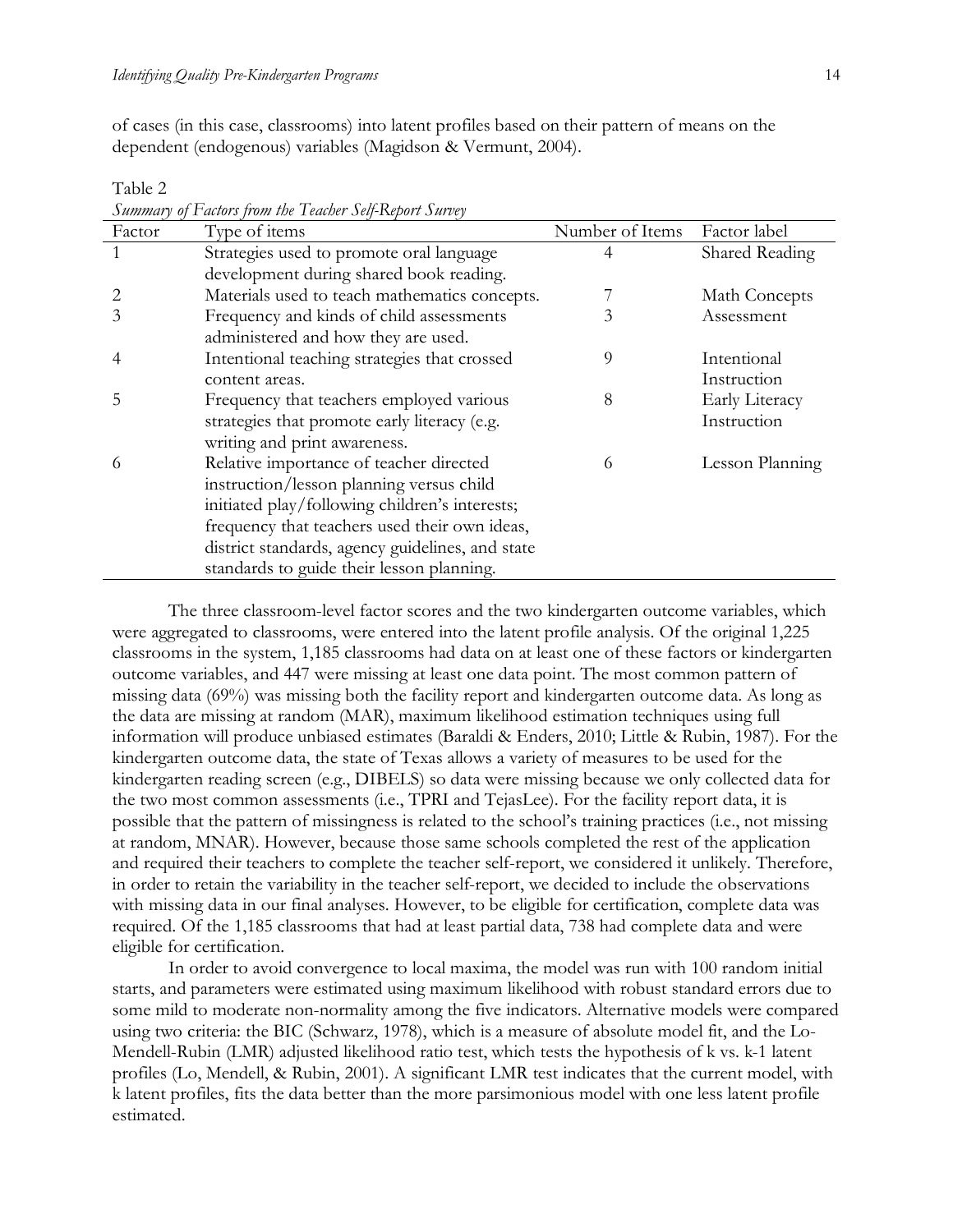*Two-class model results*. The first model examined was a two-class model, analogous to a straight pass-fail criterion. For this model, the LMR test was used to assess the necessity of modeling two latent profiles versus one latent profile. A non-significant LMR test in this case would indicate that there was no variation in the pattern of means among the five indicators. However, the LMR test was highly significant, LMR = 248.1,  $p < .0001$  (see Table 3), and examination of the modelestimated means demonstrated that the profiles of the two classes were not parallel, confirming the necessity of a classified structure. Standardized estimated means for the two classes are plotted in Figure 1. Although the profiles for the preschool variables are roughly parallel in the two classes, the mean differences on these variables are accompanied by substantially different average outcomes in kindergarten. The first class, with above-average scores on both the preschool and kindergarten indicators, composed 78% of the sample, whereas 22% of the sample demonstrated below-average scores on the preschool indicators and much lower scores on the kindergarten indicators, especially the literacy outcome. Although no strict criterion was set a priori for the number or percentage of classrooms that would pass or fail certification, the 78% of classrooms that fell into the higherperforming class was considered an acceptable pass rate.

|         |       |                            | Conditional probabilities of class membership |                      |        |         |
|---------|-------|----------------------------|-----------------------------------------------|----------------------|--------|---------|
| Model   | BIC   | LMR                        | Class                                         | Class                | Class  | Class 4 |
| 2-class | 11546 | $248.1**$ 75% $25\%$       |                                               |                      |        |         |
| 3-class | 11523 | $144.0^{**}$ $61\%$ $21\%$ |                                               |                      | $18\%$ |         |
| 4-class |       | 11486 77.5*                |                                               | $60\%$ $17\%$ $13\%$ |        | $10\%$  |

Table 3 *Model information and fit statistics for Latent Profile Analyses.*

Note: BIC=Bayesian information criterion,

LMR =Lo-Mendell-Rubin adjusted likelihood ratio test.

\* *p* < .05, \*\* *p* < .001

 *Three class model results*. To ensure that we had adequately captured the complexity of the data, we also explored a three-class model. The LMR for the three class model was highly significant, LMR  $= 144.0, p \le 0.001$ , indicating that the three-class model fit better than the two-class model, and comparison of the BICs was consistent with this assessment,  $BIC<sub>three-class</sub> = 11523$ ;  $BIC<sub>two-class</sub> =$ 11546 (see Table 3). Inspection of the profiles of the three classes showed that the pattern found in the two-class model was almost exactly replicated by two latent profiles in the three-class model (see Figure 2). However, the three-class model included a new latent profile with a very different pattern. Specifically, whereas means on the kindergarten indicators in this third class resembled those of the high-performing class, means on two of the preschool quality indicators were substantially lower than those in the low-performing class. This new, mixed-performing group comprised 11% of the classrooms and was drawn primarily from the high-performing group in the two-class analysis, whose proportion dropped from 78% of classrooms to 67% of classrooms in the three class solution. The percentage of classrooms in the low-performing group dropped from 22% to 21%. Table 4 shows classification status and average kindergarten outcomes for the 3-class model.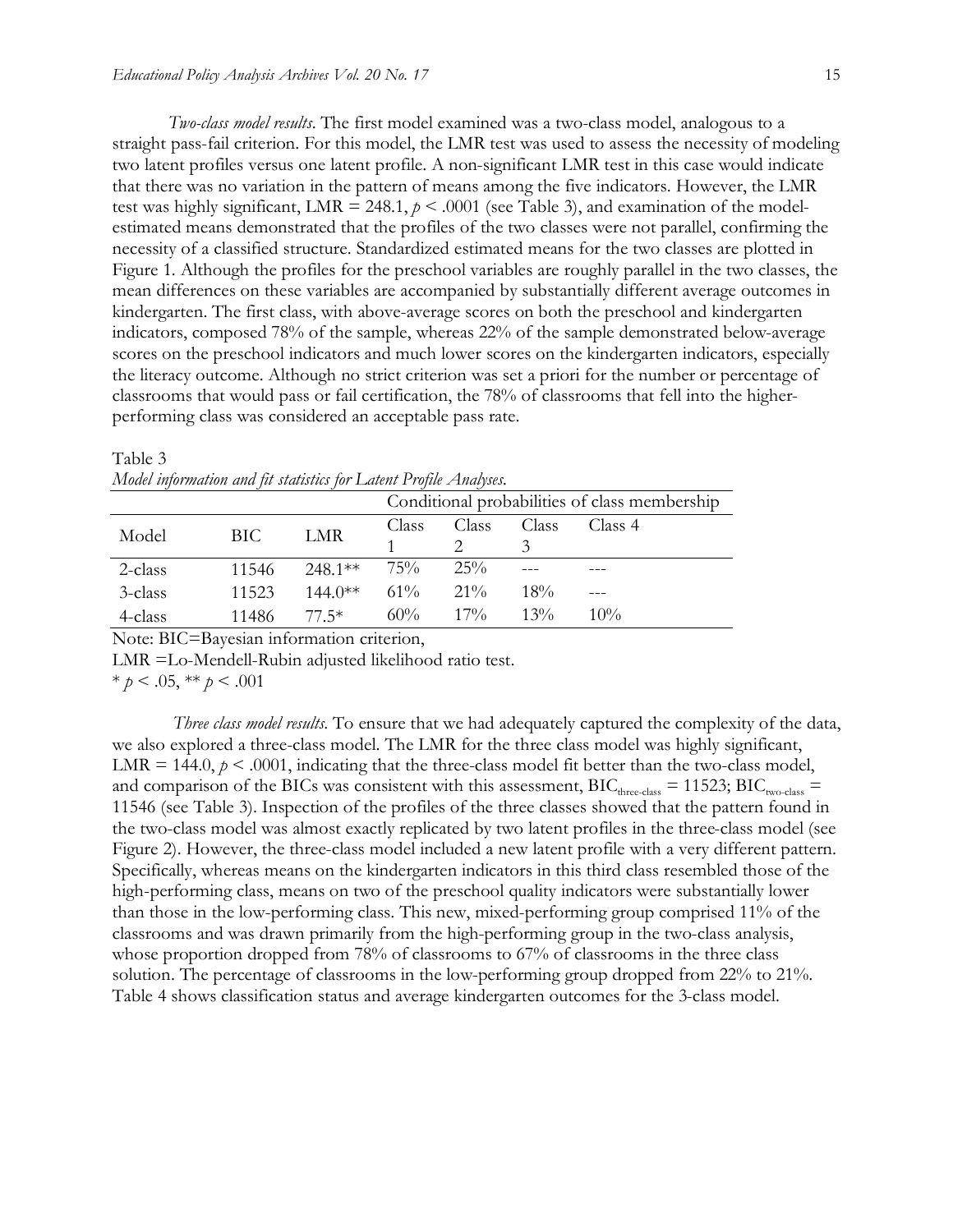Table 4

| Class |                | <b>Classroom Reading Category</b> | Classroom       |
|-------|----------------|-----------------------------------|-----------------|
|       |                | Percent "Developed"               | Social Screener |
| High  | 497 $(67.3\%)$ | 80%                               | 4.2             |
| Mixed | 84 $(11.4\%)$  | $77\%$                            | 3.9             |
| Low   | $157(21.3\%)$  | 25%                               | 3.5             |

*Latent Profile Classification and Average Kindergarten Outcome Scores (in original units) from 3-class model.*

*Four class model results*. The final model explored was a four-class model. This model fit the data better than the three-class model,  $BIC = 11486$ ,  $LMR = 77.5$ ,  $p = .034$  (see Table 3). The differences between this model and the three-class model centered around distinctions among the newly-created mixed-performance group. In other words, the percentages of classrooms assigned to the high- and low-performing groups did not change with the addition of a fourth class, and the mixed-performance group was about evenly divided into two new groups in the four class solution. However, since this finer-grained distinction did not add to our ability to dichotomize classrooms into certified or not certified groups, we opted for the three-class model in the interest of parsimony.

*Issues regarding mixed-performing classrooms certification*. Because certification by definition requires a pass-fail criterion or criteria, we had to decide whether or not to certify the mixed-performing group. On the one hand, the kindergarten performances of the children in these preschool classrooms resembled those of the high-performing group. In other words, the children from these preschool classrooms were school ready based on their kindergarten literacy scores and kindergarten social scores. On the other hand, these preschool classrooms did not possess the characteristics that are generally associated with positive kindergarten outcomes. Given the common goal of the Texas Education Agency and the State Center for Early Childhood Development to promote both school readiness and high quality early childhood education, only those classrooms empirically assigned to the group with high scores on all indicators were ultimately certified as "School Ready". Thus, in this first year of the School Readiness Certification System, school ready certification was awarded to 497 preschool classrooms across Texas, which represented 67% of classrooms eligible for consideration for certification (i.e., with complete data).

*Validity of the three class model results*. In order to examine the validity of the three-class model, several follow-up analyses were performed. Common practice dictates that follow-up analyses aimed at identifying differences among latent classifications be performed in an effort to validate the model selected. First, ANOVA was used to compare the three groups' means on the indicators of the latent profiles. Because this involved three simple contrasts for each of the five indicators, a Bonferroni correction was made to the alpha,  $p = .05 / 3$ , so that  $p = .0167$ , was considered significant. With this conservative alpha, twelve of the fifteen contrasts were still statistically significant,  $t's = 2.99 - 34.83$ ,  $p's < .01$ , indicating that the three latent profiles indeed reliably differed on almost every indicator. However, the mixed performance group's mean on the Professional Development in Core Subjects indicator did not differ significantly from either the low-performing group,  $t = 1.90$ ,  $p = .057$ , or the high-performing group,  $t = 2.02$ ,  $p = .044$ . The low- and highperforming groups did differ significantly on Professional Development in Core Subjects, *t* = 5.36, *p*  < .0001. Additionally, as suspected, the means on the literacy outcome did not differ between the mixed-performing group and the high-performing group,  $t = 1.90$ ,  $p = .094$ . We also compared the average attendance of the three groups. The low-performing group averaged significantly fewer days than both the high- or mixed-performing groups (147 vs. 156 and 154, respectively,  $p_s < .05$ ).

Finally, we extended our examination of the validity of the classification scheme to include comparing classrooms that were ultimately certified (i.e., the high-performing group) to those classrooms that were ultimately not certified (i.e., the mixed- and low-performing groups).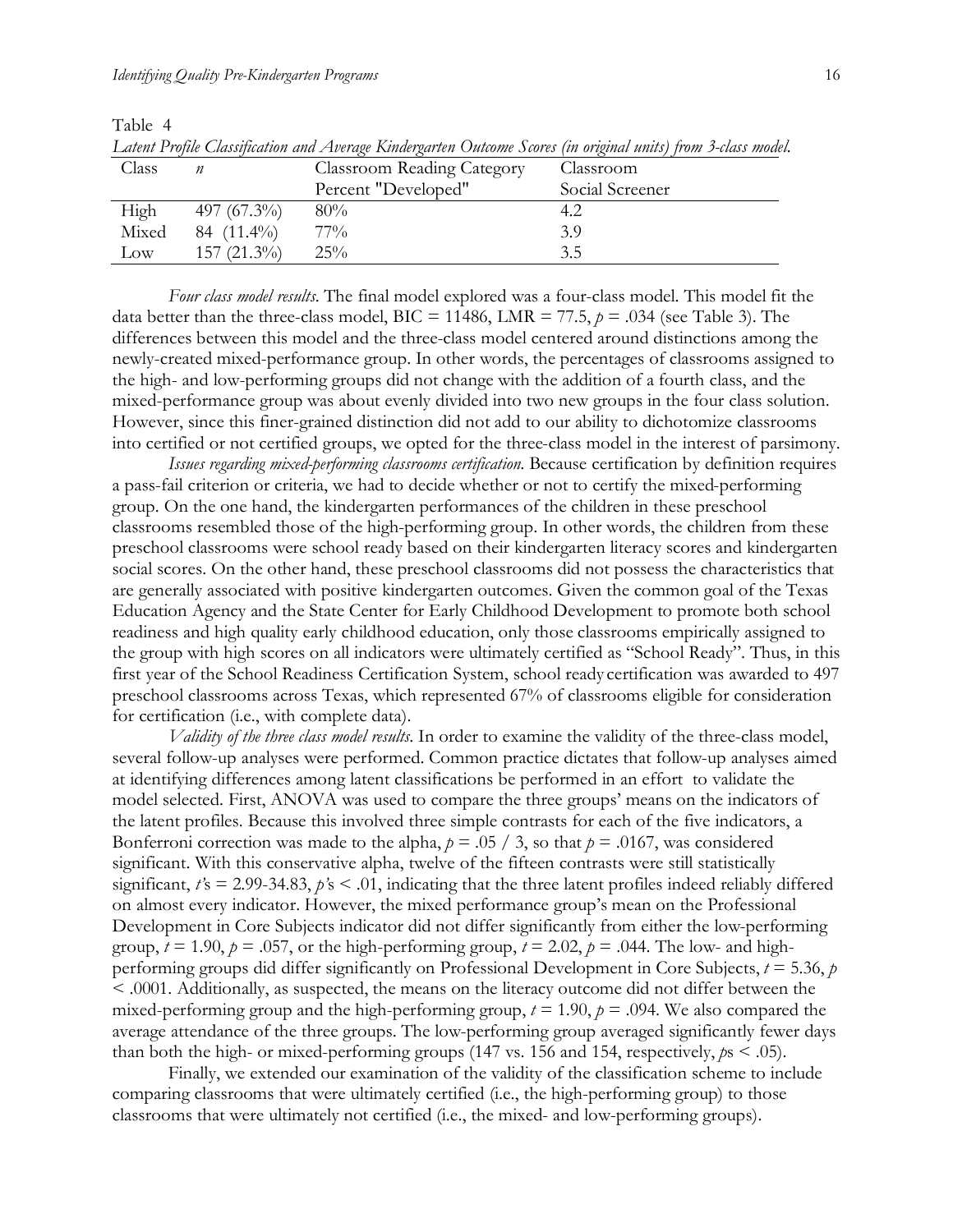Classrooms certified as "School Ready" had 55% more classmates score "developed" on the state mandated kindergarten reading screeners than classrooms that were not awarded certification,  $t =$ 18.92, *p* < .001. Similarly, children who attended "School Ready" classrooms had significantly higher scores on the measure of social adjustment,  $t = 9.82$ ,  $p < .001$ . Finally, children in "School Ready" certified classrooms had higher attendance than children in non-certified classrooms,  $t = 3.24$ ,  $p <$ .01.

#### **Follow-up Analyses Addressing the Composition of the Latent Profiles**

Because the goal of the certification system was to identify characteristics of programs that promoted school readiness, independent of the type of service delivery model (i.e., public school pre-kindergarten, Head Start, childcare), service delivery model and variables confounded with service delivery model were explicitly precluded from the analysis used to inform the certification criteria. That is, systematically making certification more or less difficult to obtain for particular types of programs would undermine the objective of a statewide certification system. Nonetheless, it was of interest to the Texas Education Agency to discover how likely classrooms from different service delivery models were to become certified. In addition, the Texas Education Agency was interested in examining the rate of certification of classrooms in the state's integration model. Therefore, two sets of follow-up analyses were conducted that examined the relation of latent classification with facility type and the relation of latent classification with whether or not a program was enrolled in the Texas Early Education Model (TEEM). Finally, two analyses were conducted in order to examine the distribution of at-risk children into certified classrooms.

*Association between certification and service delivery system*. For analyses that examined the extent to which latent classification was associated with type of preschool facility (i.e., public school based pre-kindergarten, Head Start, or childcare; see Table 5), a 3 x 3 contingency table analysis was conducted and found significant,  $\chi^2$  (4,  $n = 684$ ) = 113.7,  $p < .001$ .

| Frequency $(\%)$ of Latent Profiles by Facility Type. |                |             |             |  |  |
|-------------------------------------------------------|----------------|-------------|-------------|--|--|
|                                                       | Latent profile |             |             |  |  |
| Facility type                                         | High           | Low         | Mixed       |  |  |
| Childcare                                             | $87(52\%)$     | $30(18\%)$  | 50 $(30\%)$ |  |  |
| Head Start                                            | 111 (59%)      | 64 (34%)    | 13 $(7%)$   |  |  |
| Public School                                         | 273 (83%)      | 40 $(12\%)$ | $16(5\%)$   |  |  |

# Table 5

Examination of cell frequencies revealed that public school pre-kindergarten classrooms were overrepresented in the high-performing group and were underrepresented in the lowperforming and mixed-performing groups. Head Start classrooms were overrepresented in the lowperforming group. Finally, childcare classrooms were overrepresented in the mixed-performing group and were underrepresented in the high-performing group.

Because service delivery system only varied among classrooms that were enrolled in the state integration program, a restricted analysis was performed in which we examined the relation of facility type and latent classification only among classrooms enrolled in the state integration program. The results of this restricted analysis were largely the same as those performed with the entire sample of classrooms. The only exception was that when childcare classrooms that served higher income children (i.e. classrooms that were not enrolled in the state integration program) were removed from the analysis, childcare classrooms were no longer underrepresented in the highperformance group.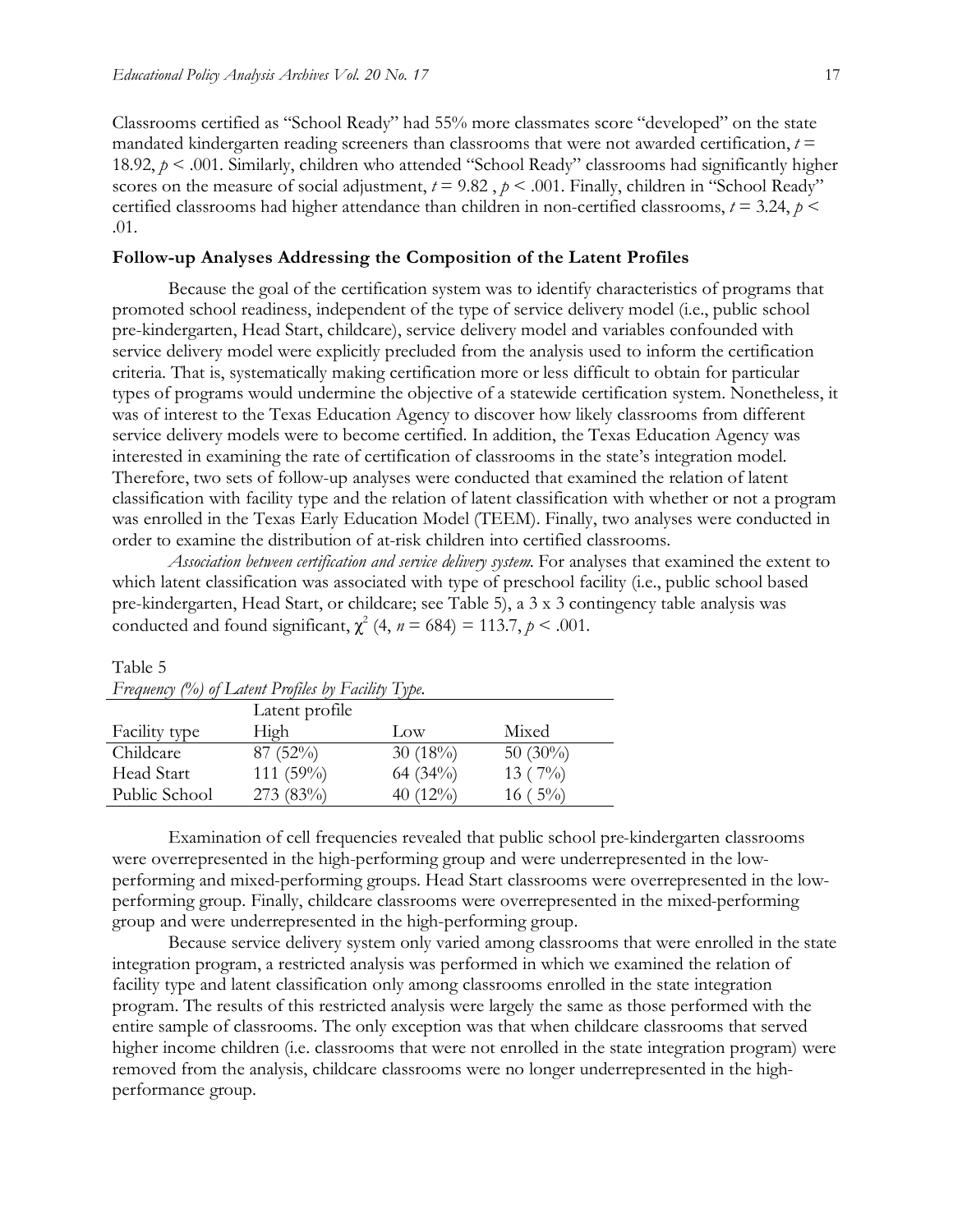*Association between certification and participation in state integration model*. Two sets of follow-up analyses were conducted to examine the extent to which latent classification was associated with enrollment in the state integration program. First, a 3 (Latent profile: High, Low, Mixed) x 2 (State program model: Participating or Non-participating) contingency table analysis was conducted on the full sample. However, in light of the fact that all of the classrooms in our sample that did not participate in the state integration model were classrooms in childcare centers, we conducted a second, restricted analysis on a sample that only included childcare settings.

For the full analysis, there was a significant association between classification into the three types of latent classrooms and enrollment status in the state integration program,  $\chi^2$  (2,  $n = 731$ ) = 80.2,  $p < 0.001$  (see Table 6). Specifically, TEEM classrooms were slightly underrepresented in the mixed-performing group. The opposite was true of classrooms that did not participate in TEEM, which were overrepresented in the mixed group and were underrepresented in both the high- and low-performing groups.

#### Table 6

| Frequency (%) of Latent Profiles by Program Status. |  |  |  |
|-----------------------------------------------------|--|--|--|
|                                                     |  |  |  |

Latent profile

| High      | $_{\text{low}}$ | Mixed        |
|-----------|-----------------|--------------|
| 21(42%)   | $4(8\%)$        | $25(50\%)$   |
|           |                 |              |
| 472 (69%) | $151 (22\%)$    | 58 ( $9\%$ ) |
|           |                 |              |

For the restricted analyses, the only significant deviation from expected cell frequencies was an overrepresentation of classrooms that were not enrolled in TEEM in the mixed-performing group,  $\chi^2$  (2,  $n = 167$ ) = 13.8,  $p < .01$ . These results indicate that for-profit child care programs that served middle income families were more likely than childcare programs enrolled in TEEM to evidence poor quality preschool programming but still graduate children who were ready for kindergarten in terms of academic and social preparedness.

*Association between certification and at-risk populations.* We also examined the association between classroom certification and children's free/reduced lunch status, an indicator of economic disadvantage. No differences were found in the distribution of disadvantaged children into certified classrooms,  $\chi^2$  (1,  $n = 10,137$ ) = .86, *ns* (see Table 7), indicating that economically disadvantaged children were equally likely to be in a certified classroom as their more affluent peers. The second analysis compared certification status between native English speakers and English-language learners. Results indicate that English-language learners were more likely than expected to be in a not-certified classroom, whereas native English speakers were more likely than expected to be in a certified classroom,  $\chi^2$  (1,  $n = 5,376$ ) = 75.0,  $p < .001$ .

Table 7

*Percentage of free/reduced lunch and English language learners by certification status.*

| Class         |                 | Free or reduced lunch | English language learner |
|---------------|-----------------|-----------------------|--------------------------|
|               |                 | percent               | percent                  |
| Certified     | $7,435(73.4\%)$ | 74.3%                 | $44.3\%$                 |
| Not certified | $2,702(26.6\%)$ | $75.2\%$              | $59.4\%$                 |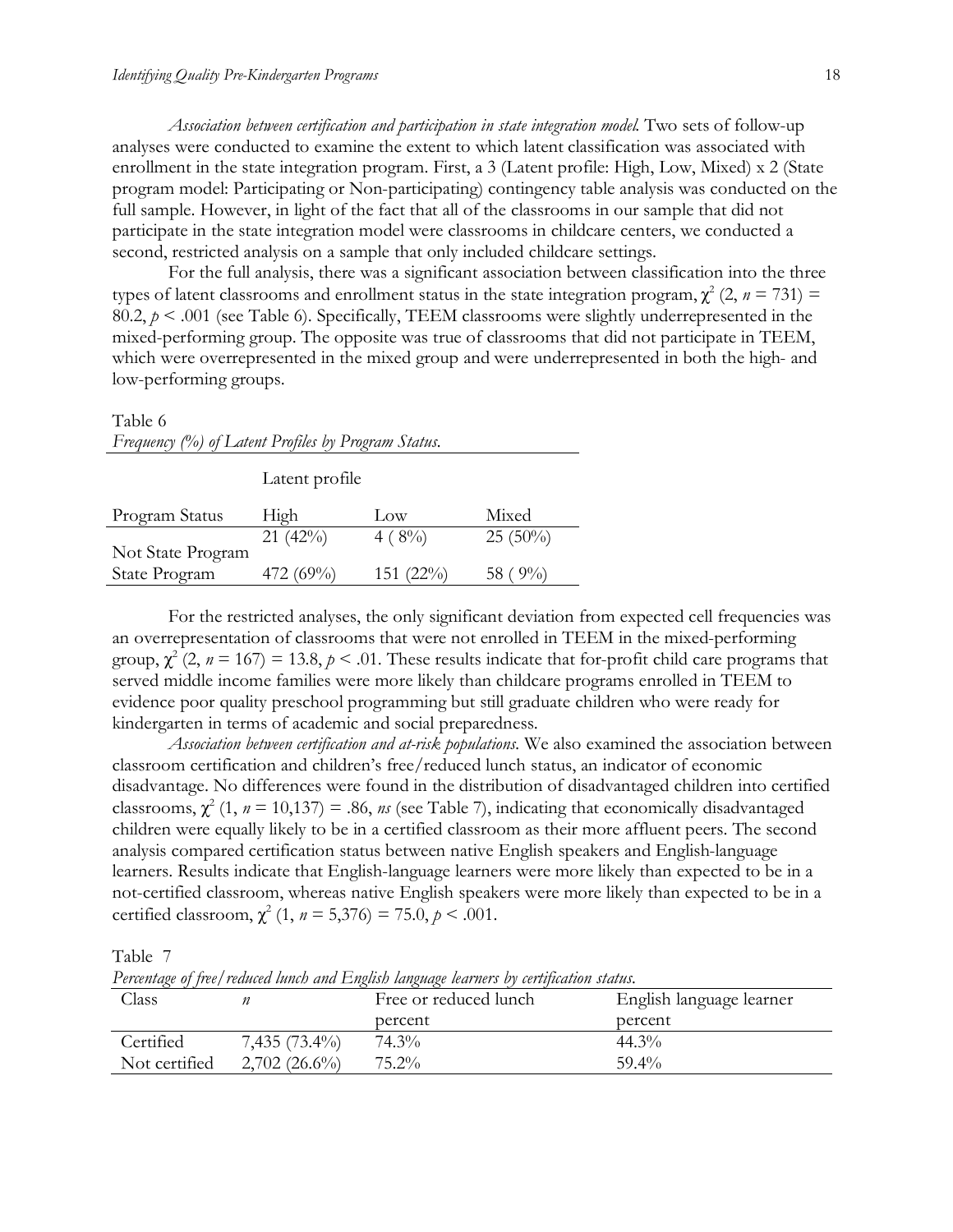### **Discussion**

This project was initiated by a state mandate to develop a system that would inform parents about which early childhood programs were preparing preschool-age children for school. Key stakeholders agreed that the resultant quality rating system should take into account both scientifically-based indicators of quality pre-kindergarten programs and indicators of children's school readiness. To our knowledge, this is a unique approach that has not been implemented by any other state or national quality rating systems, as most quality rating systems only consider characteristics of the pre-kindergarten program and classroom environment without linking these to kindergarten outcomes. A goal of the system was to ensure applicability of the criteria to the full range of early childhood service delivery types and thus, characteristics that were unique to a specific type of program were not included in the certification criteria.

#### **Advantages and disadvantages of the certification system**

Working within the fiscal constraints of Texas, this approach was only possible through capitalizing on the situation that the public schools already performed kindergarten screenings to identify children potentially at risk for reading problems. Constraints on development of the certification system included: (a) a need for cost-effectiveness, (b) reliability and validity of selfreport data, (c) inclusion of indicators of quality of pre-kindergarten program and indicators of children's school readiness, and (d) development of an unbiased system that could be used by all early childhood education service delivery systems. Thus, the School Readiness Certification System (SRCS) strives for a balance between good science and the financial and political realities faced by a new state-wide program.

Advantages of the SRCS are that it is a web-based application that allows input from the teachers, program directors, and/or principal. While input on a web-based system is cost-effective, a challenge is assuring that the information collected is valid in that it reflects actual classroom practices and the classroom environment. In a pilot study, reliability and validity of teacher-selfreport data was corroborated through observations of classrooms by external evaluators. Whereas annual on-site visits to all programs is cost prohibitive in a large state with thousands of early childhood education programs, randomly selected observations by external evaluators to verify validity of data in applications is feasible for future years. Additional support for the validity of the data entered into the web-based application comes from the fact that these data were related to children's school readiness in ways expected from prior research.

*Determination of the preschool factors.* Decisions about items to include in the web-based application were based on indicators of quality obtained from research studies that include classroom environment, instructional practices in social and cognitive skill domains, curriculum, assessment approaches used to monitor children's progress and professional development (e.g., National Research Council, 2001; Whitehurst et al., 1994). With this broad range of information in combination with children's outcomes in early kindergarten, it was possible to determine the most important pre-kindergarten factors to emphasize in a quality rating system. The results show that it was possible to refine the information such that a set of unique indicators from the pre-kindergarten period could be identified as most important in terms of relations with reading and social competence in early kindergarten. However, it is recognized that the development of this system does not allow for causal inferences as there were too many unobserved intervening variables that cannot be ruled out.

Results of the latent profile analyses showed that three constructs in the pre-kindergarten environment provided the best information for discriminating classrooms into distinct groups. These indicators were: (a) teacher professional development, particularly core training in school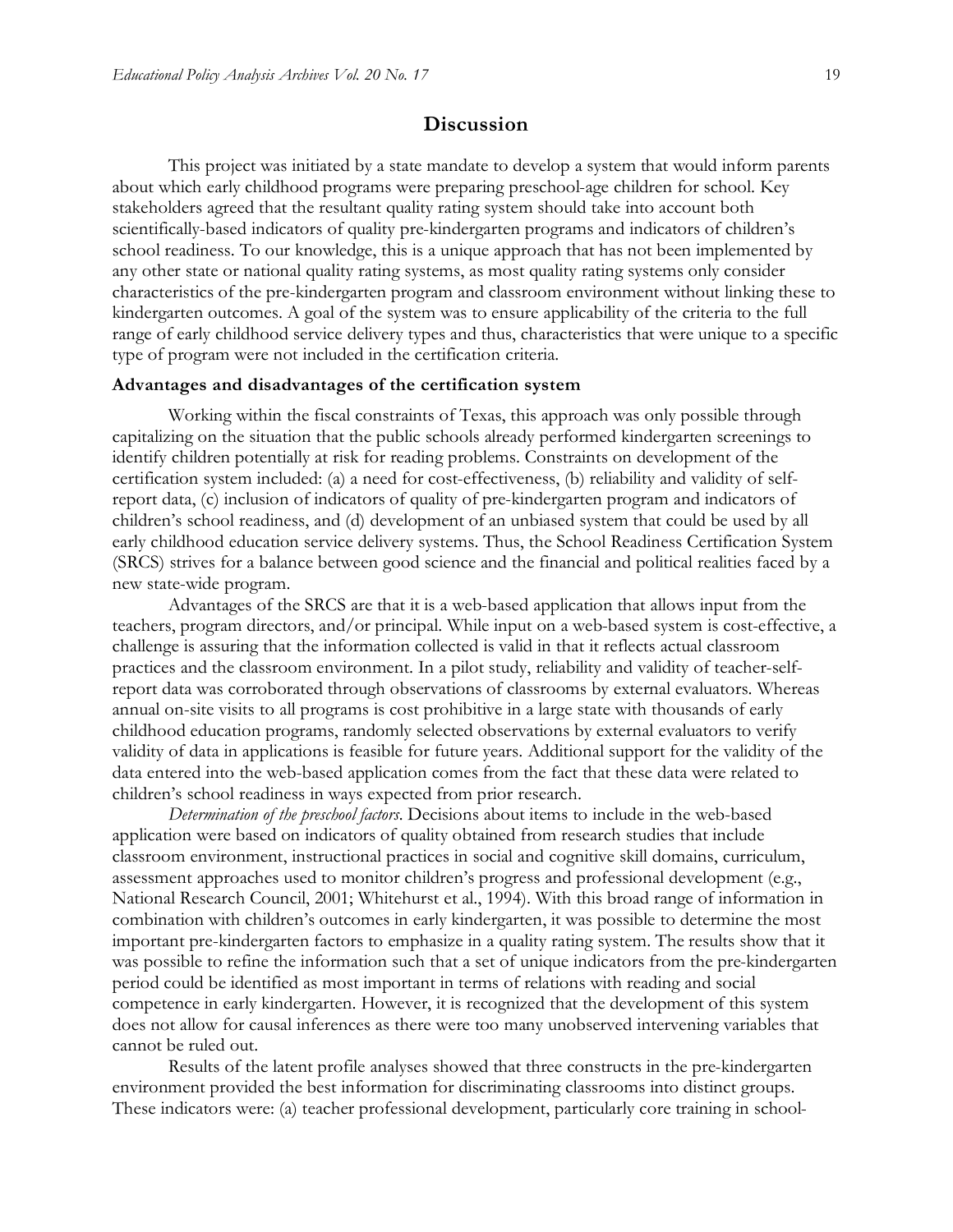readiness (e.g., rich language input, early literacy, social competence); (b) teacher intentional instructional approaches that promote achievement; and (c) literacy oriented instructional activities especially early writing activities. Together these aspects of the pre-kindergarten environment discriminated, or predicted, those classrooms whose children had higher vs. lower early kindergarten social and reading outcomes. What is particularly interesting is that kindergarten social and reading scores and the three pre-kindergarten quality indicators were positively correlated. These findings have implications for efforts to understand how intentional cognitive activities during the prekindergarten years may support a range of school readiness skills including social competence (Duncan, Dowsett, Claessens, Magnuson, Huston, Klebanov, et al., 2007; Reynolds, Mavrogenes, Bezruczko, & Hagemann, 1996). They suggest that classrooms that provide planful, cognitive activities such as early literacy carried out in intentional ways may also promote children's social competence. While the indicators have a focus on building learning in language and literacy areas, the professional development and intentional instruction areas included responsive interaction styles between teacher and children as well as support for children's efforts. This included rich language input such as the use of rare vocabulary words, providing explanations and expanding children's utterances. Taken together, these indicators suggest that classroom teachers can incorporate practices that promote both social and cognitive competence and that the two areas of development do not involve a tradeoff.

*Validity of the certification system.* Another key finding was that children from poverty backgrounds who were in well implemented integration classrooms got similar reading and social pass rates to children from higher income backgrounds in terms of their early kindergarten screening scores. Moreover, they demonstrated better social competence, on average, including the ability to regulate their behavior in social situations. One explanation for improved social regulation for these children could be the emphasis on TEEM teachers providing predictable routines and engaging learning activities. This may provide children with the support they need to learn to more independently organize their behavior in activities that require cooperating with others and taking initiative. The formula for certification provide support that children living in poverty, whether enrolled in child care, Head Start or public school classrooms can enter kindergarten with the reading and social skills necessary to learn what is required in kindergarten. This finding is consistent with a conclusion reached regarding twins raised in different environments, where 60% of the variance in cognitive skill was related to environment with genetic influence being essentially zero (Turkheimer, Haley, Waldron, D'Onofrio, & Gottesman, 2003). These results counter the arguments that children from poverty backgrounds cannot reach similar levels of achievement with that of more affluent peers when given the right environment for learning. It is encouraging that exposure to high quality classroom-based program that emphasize cognitive readiness (e.g., language, literacy building) in ways that supported social competence may be able to place children from low SES backgrounds on an equal footing with more economically advantaged children. However, it is also possible that the classrooms in the mixed class that mostly served middle-income children were not supporting these higher SES children's learning adequately.

It is important to note that classrooms from each of the service delivery programs were classified as high quality, albeit classrooms from public school programs showed the highest rate of certification. This might be expected as public school requires a college degree though the results show that this alone did not assure 100% certification status. The results of the certification of the Head Start classrooms was somewhat lower than that of public school classrooms, and this may be due, in part, to the diversity of performance standards, or goals to which such programs attend as well as a lower income criteria that often means children in Head Start programs are from particularly disadvantaged backgrounds. This said, subsidized childcare and Head Start classrooms showed greater than 50% certification rates in spite of serving very low income children.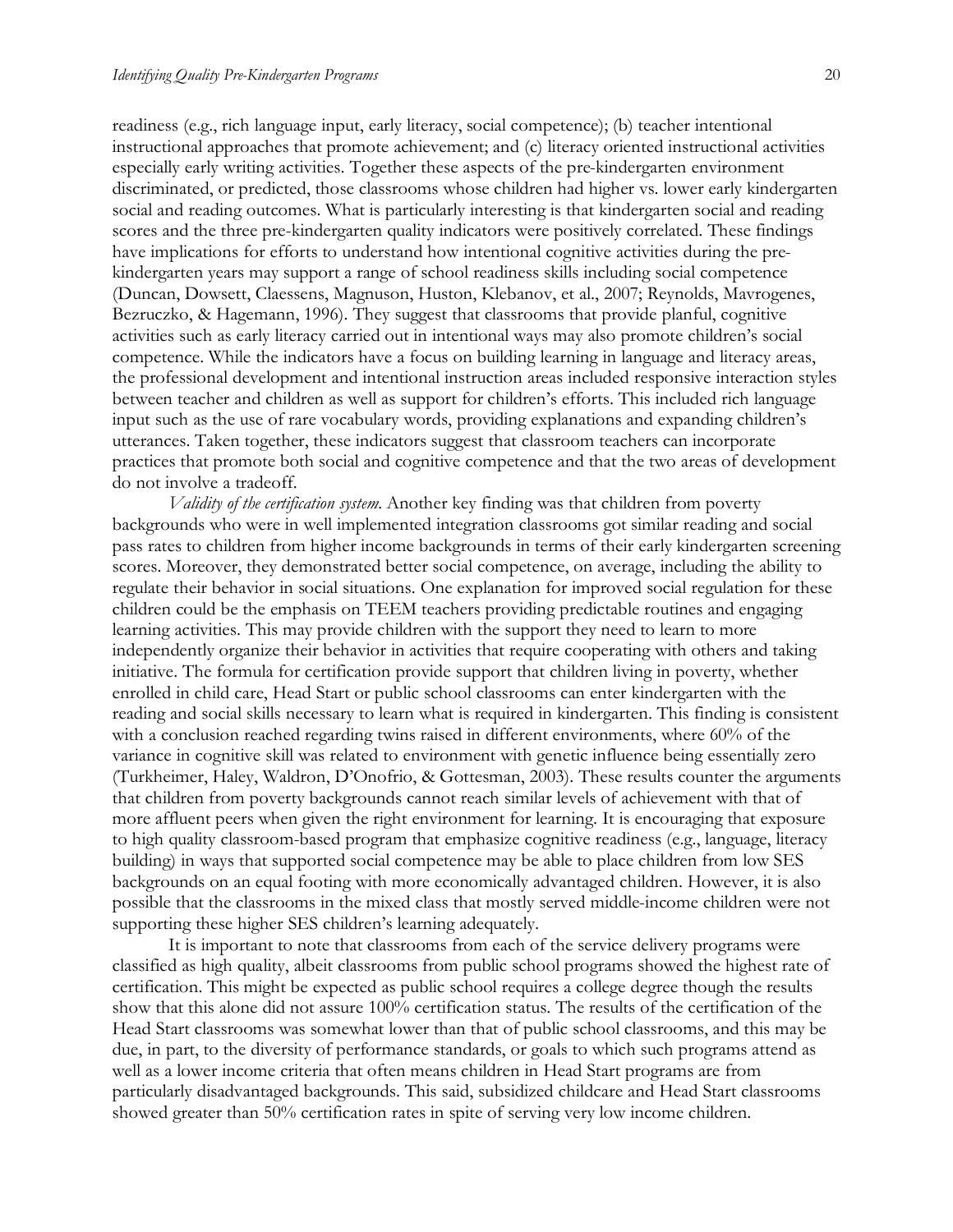*Secondary benefits of the certification system.* While the goal of the School Readiness Certification System was to identify classrooms that prepare children for entering kindergarten, it also has the potential to serve as a guided self-assessment. Technical assistance for programs that did not meet the certification criteria was available and considered a key component of the system. Thus, it serves a supportive rather than a punitive role. For those not certified in the present study, a profile of strengths and weaknesses was developed from the data base and after each program received this report, they were offered the opportunity to discuss a technical support plan with the State Center for Education and Child Development, who developed the SRCS. Specifically, state-funded early childhood support staff in each community partnership are trained to interpret this profile and to prioritize a sequence of steps for supporting the classroom to improve weak areas. The advantage of the technical assistance is that the support is tailored to the needs of individual programs so that resources have a high likelihood of being used effectively. This better assures that when a program reapplies, it is more likely to achieve certification.

Given the voluntary nature of the certification system, a question arises as to what the incentive is for programs to participate? For school districts, a strong advantage of a comprehensive quality rating system is that it has the potential through market forces to encourage more children to arrive at kindergarten ready to succeed in public school. This would allow for better use of resources in kindergarten and beyond, since fewer children would require referral to special education or need remedial services. Also, less of the initial part of the kindergarten year would be spent by regular education teachers getting lower achieving children up to speed with the rest of the class. For stakeholders, such as directors of large child care agencies or Head Start agencies, feedback provided through a comprehensive quality rating system would allow for an increased awareness of which individual programs were more or less effective. This information can serve functions of accountability as well as guide program development. For individual centers and programs, receipt of a high rating or certification at minimal investment cost would allow positive advertisement within a community of program effectiveness. For example, private for-profit childcare programs need to remain competitive for continued funding. One means to demonstrate a competitive edge would be to market oneself as a program that has been independently determined to promote school readiness.

#### **Limitations and future directions**

Practical considerations that need to be addressed through ongoing research with this system include the issue of how to classify programs with multiple classrooms where some reach certification criteria and others do not. Ideally, all classrooms at a given school would be assessed and certification would be awarded to schools rather than individual classrooms. Within the current context of classroom-level certification, a possible solution would be to certify a program as Texas School Ready if a majority of classrooms reach certified status. This could be combined with the criteria that the minority of non-certified classrooms within a program reach certification within a specified period of time. An important policy implication includes the need for states to find sustainable funding for such a system so that no program is excluded due to lack of financial resources.

There are some important limitations to the current study that are noteworthy. Data from a group of classrooms could not be included in analyses that informed the certification criteria because these classrooms had incomplete applications. Additionally, it is important to note that if a group of children scored developed in reading and social skills in kindergarten, but the preschool classroom that they attended did not have scientifically-based best practices in place, then those classrooms were not certified. This practice allowed the system to stay true to its purpose; identifying programs that have teaching practices in place that scientific research has demonstrated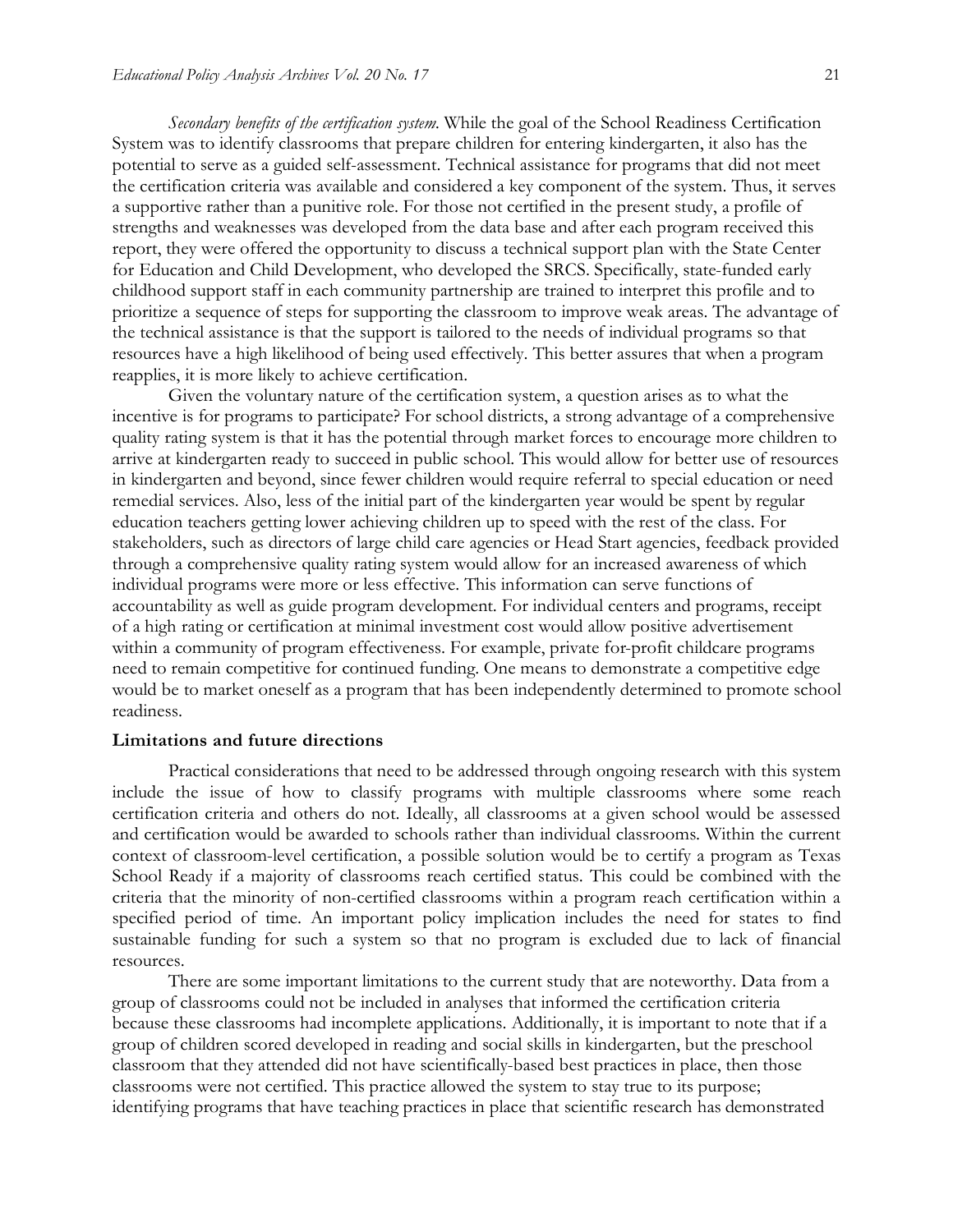promotes learning. To only base certification on kindergarten outcomes could introduce a SES bias into the certification process. That is, a large body of research shows that low-income children often score below middle income children on measures of academic achievement (e.g., Zill & West, 2001). This occurs, in part, because higher family income is strongly related to higher levels of parent education, a predictor of children's academic achievement. Also, had we certified solely based on kindergarten outcomes then we would have certified classrooms in the mixed-group that did not provide children with the learning experiences that would have allowed their children to reach their optimal potential. That is, as many children in the mixed group were from middle class backgrounds, they might be expected to achieve even higher in kindergarten if they were provided with an optimal learning environment. In sum, we believe that the best approach to rating early childhood education classrooms or programs is one that takes into account both quality of preschool programming and children's school readiness outcomes.

An important aspect of this system is that the items in the Teacher Self-Report represent constructs that teachers can report in a reliable manner. Contrary to expectations, two areas that did not show good reliability between observation and teacher self-report was responsiveness to children's needs and behavioral management. While these are considered quite important in descriptions of best practices, the ability to reliably capture this information could not be demonstrated with this system. Given that major goals of the system were that criteria had to be captured reliably and empirical methods needed to be used rather than beliefs regarding best practices, it was necessary to drop these items. Future checks on the sensitivity of the system will allow for consideration of additional items and measurement methods.

Given the emphasis on self-report from program administrators and teachers, the desire of a school to be certified could result in a "high stakes" climate that would promote responses based on presenting the classroom in the best possible light. There also was concern that incorporating endof-the-year testing in pre-kindergarten would be experienced by teachers as a "high stakes" type of testing, which may lead teachers to be overly concerned with the end-of-the-year assessment and they may "teach to the test" rather than attend to the whole child. This contributed to the decision to use the state kindergarten screening mechanism already in place rather than testing at the end of the pre-kindergarten year. The same concern may be applicable to specific self-reported teaching behaviors where, to ensure reliable reporting, the system may need to identify additional item sets that can be used in a random rotation approach to avoid response bias. Finally, the state's ability to promote participation of pre-kindergarten programs in the SRCS will be dependent upon an emphasis of the usefulness of the system for program evaluation and improvement and avoidance of using the system in a punitive manner.

Finally, at present the SRCS system lacks a more comprehensive set of school readiness outcomes. The combination of a limited set of school readiness outcomes and a data reduction process that excluded pre-kindergarten classroom characteristics that were unrelated to kindergarten outcomes may have oversimplified our characterizations of pre-kindergarten classrooms. For example, the Math Instruction factor was not used to help classify classrooms because it was unrelated to kindergarten outcomes, which was not surprising given the absence of a mathematics outcome. As early mathematics skills are receiving a great deal of attention from researchers and educators, the inclusion of a math screener as a kindergarten outcome in the system will be an important addition in the future. On the other hand, an asset to the SRCS is the inclusion of both an academic outcome (i.e., reading readiness) and a measure of social competence in its conceptualization of school readiness. Staying true to this whole-child conceptualization of school readiness was no small feat, as the social screener was not a state mandated kindergarten screener. Instead, collecting these data required enormous efforts and cooperation among school districts, principles, and teachers. While many districts were willing to have their kindergarten teachers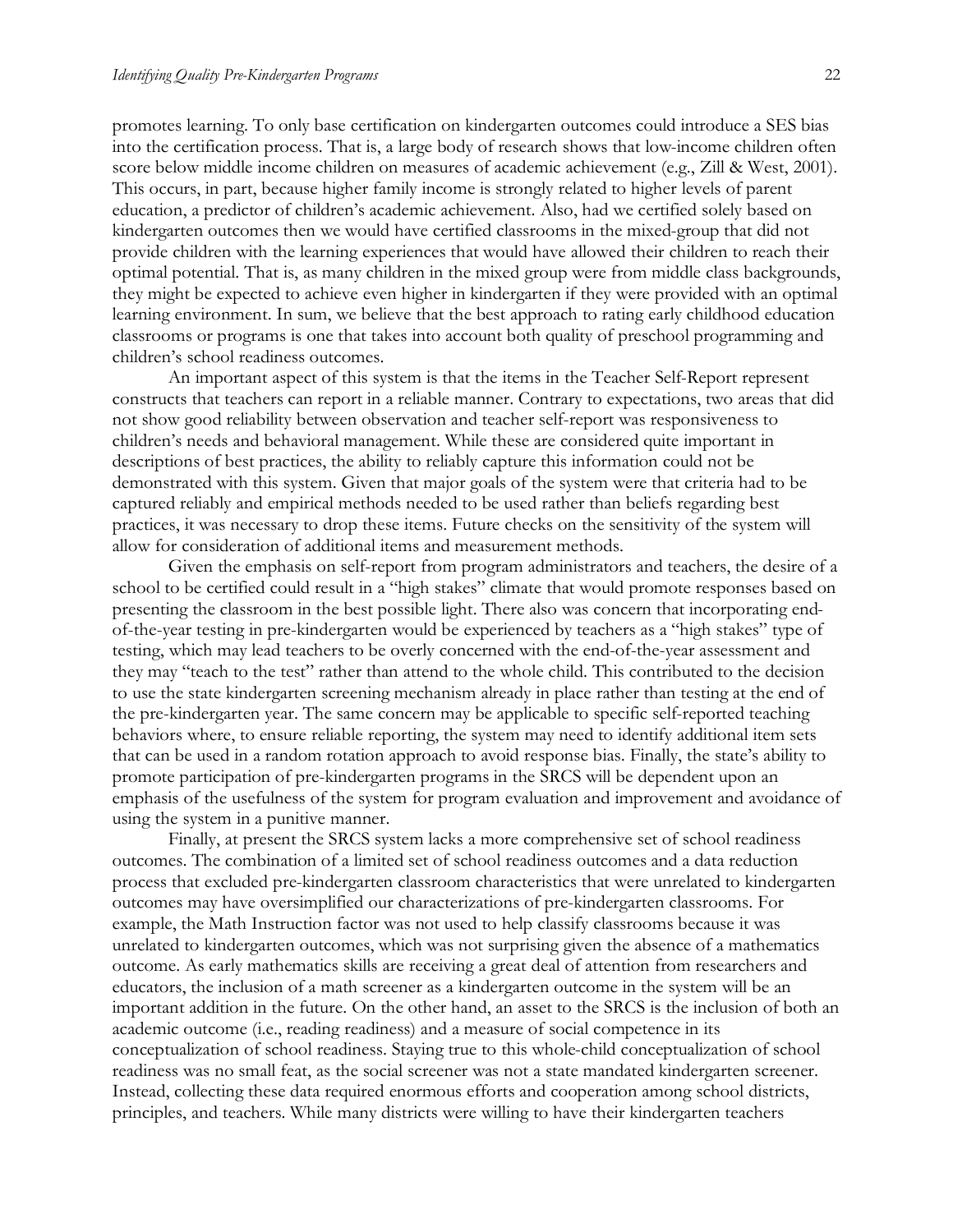complete the social competence measure, a more seamless approach would be to legislate a common social screener across the state.

In summary, school readiness for young children is promoted through a classroom focus on literacy, language, and social skills through the implementation of a core curriculum, professional development for teachers specific to the area of school/cognitive readiness; and intentional high quality, school readiness instruction. The development of the SRCS demonstrates how an empirically based approach can result in an effective means for informing parents, state policy makers, and educators about the quality of early childhood programs. It will be important to remember that such a system is a dynamic process that will require ongoing attention and revisions that are responsive to new research findings, the continued sensitivity of the quality indicators, and expansion of early kindergarten outcomes (e.g., math). To assure knowledge about whether programs can sustain quality over time, the system will require re-certification on an annual or biannual basis.

# **References**

- Baraldi, A. N., & Enders, C. K. (2010). An introduction to modern missing data analyses. *Journal of School Psychology, 48*, 5-37.
- Bierman, K.L., Domitrovich, C.E., Nix, R.L., Gest, S.D., Welsh, J.A., Greenberg, M.T., et al. (2008). Promoting academic and social-emotional school readiness: The Head Start REDI program. *Child Development, 79*, 1802-1817.
- Campbell, F.A., Ramey, C., Pungello, E.P., Sparling, J.J., & Miller-Johnson, S. (2002). Early childhood education: Young adult outcomes from the Abecedarian project. *Applied Developmental Science, 6*, 42-57.
- Center for the Child Care Workforce. (2004). Current data on the salaries and benefits of the U.S. early childhood education workforce. Retrieved July 19, 2007, from http://www.ccw.org/pubs/2004Compendium.pdf
- CIRCLE (2001). Preschool Classroom Environment Checklist. Unpublished research instrument.
- Crosser, S. (1992). Managing the early childhood classroom. *Young Children, 47*, 23-29.
- DiPietro, J. A. (2000). Baby and the brain: Advances in child development. *Annual Review Public Health, 21,* 455-471.
- Dumas, J. E., Martinez, A., & LaFreniere, P. J. (1998). The Spanish version of the Social Competence and Behavior Evaluation (SCBE) - Preschool edition: Translation and field testing. *Hispanic Journal of Behavioral Sciences, 20,* 255- 269.
- Duncan, G.J., Dowsett, C.J., Claessens, A., Magnuson, K., Huston, A.C., Klebanov, P., et al. (2007). School readiness and later achievement. *Development Psychology, 43*, 1428-1446
- Dunn, L., Beach, S.A., & Kontos, S. (1994). Quality of the literacy environment in day care and children's development. *Journal of Research in Childhood Education, 9*, 24-34.
- Elmore, R.R. (2002). Bridging the gap between standards and achievement. The imperative for professional development in education. The Albert Shanker Institute.
- Evans, G.W. (2004). The environment of childhood poverty. *American Psychologist*, 59, 77-92.
- Gallagher, J.J., Clifford, R.M., & Maxwell, K. (2004). Getting from here to there: To an ideal early preschool system. *Early Childhood Research & Practice, 6*. Retrieved March 16, 2006 from www.ecrp.uiuc.edu.
- Hart, B. & Risley, T.R. (1995). *Meaningful differences in the everyday experiences of young American children*. Baltimore: Paul H. Brookes Pub. Co.
- Hindson, B., Byrne, B., Fielding-Barnsley, R., Newman, C., Hine, D.W. & Shankweiler, D.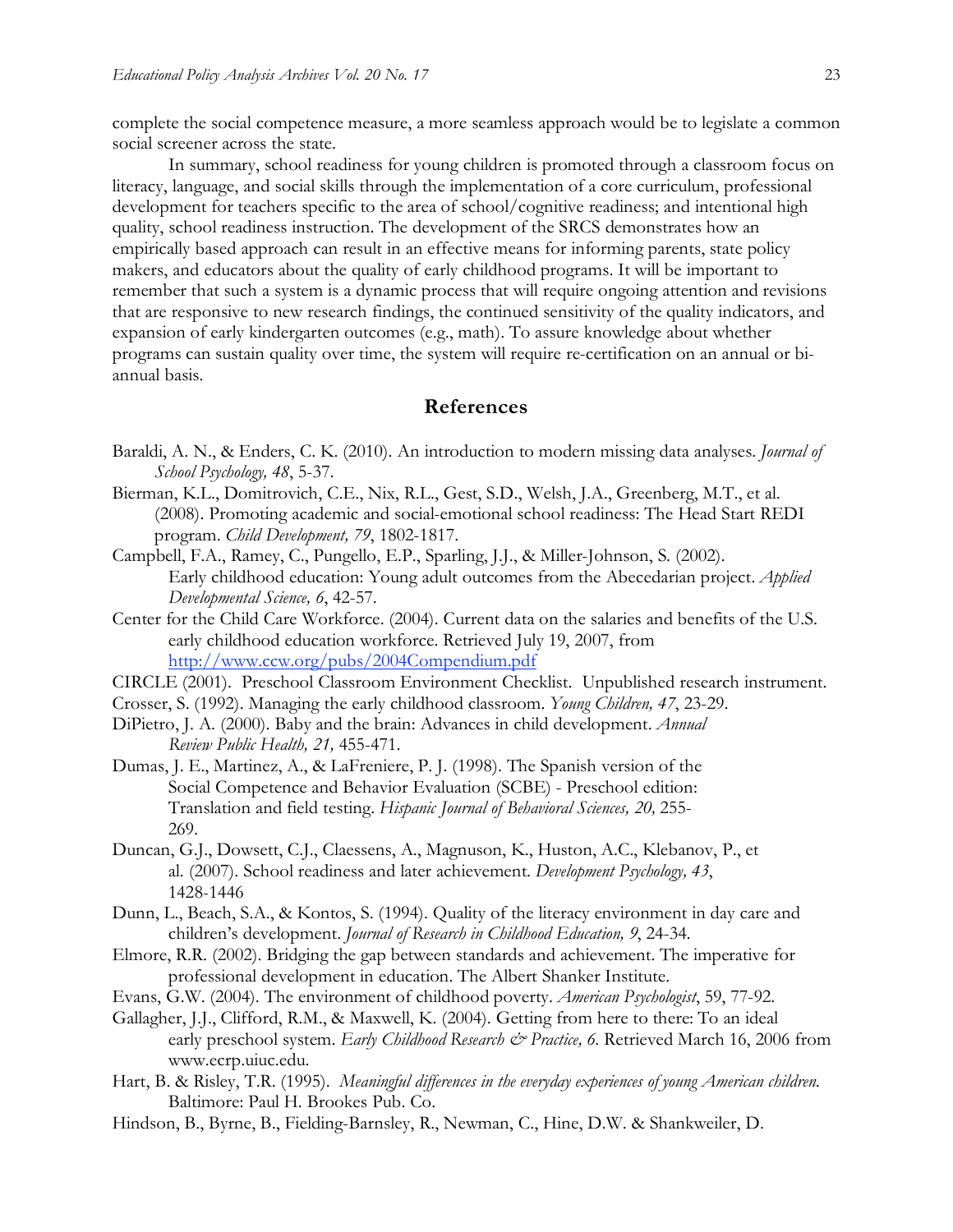(2005). Assessment and early instruction of preschool children at risk for reading disability. *Journal of Educational Psychology, 97*, 687-704.

- Kagan, S.L., & Rigby, E. (2003). *Policy matters: Improving the readiness of children for school. Recommendations for state policy.* Washington, DC: Center for the Study of Social Policy.
- Kaurtz, K. (2008). Learning from others: State efforts to expand services and build systems of early care and education. In A.R. Tarlov & M.C. Debbink (Eds.), *Investing in early childhood development* (pp. 85-112). NY: Palgrave Macmillan.
- Kotler, J. C. & McMahon, R. J. (2002). Differentiating anxious, aggressive and socially competent preschool children: Validation of the Social Competence and Behavior Evaluation -30 (parent version). *Behavior Research and Therapy, 40,* 947-959.
- LaFreniere, P. J. & Dumas, J. E. (1996). Social competence and behavior evaluation in children ages 3 to 6 years: The short form (SCBE-30). *Psychological Assessment, 4,* 442-450.
- LaFreniere, P. J., Masataka, N., Butovskaya, M., Chen, Q., Dessen, M. A., Atwanger, K. et al. (2002). Cross-cultural analysis of social competence and behavior problems in preschoolers. *Early Education and Development, 13,* 201-219.
- Landry, S.H., Crawford, A., Gunnewig, S., & Swank, P.R. (2002). *The CIRCLE-Teacher Behavior Rating Scale*. Unpublished research instrument.
- Landry, S.H., Swank, P.R., Anthony, J.L, & Assel, M.A. (2011). An experimental study evaluating professional development activities within a state funded pre-kindergarten program. *Reading and Writing 24, 971-1010.*
- Landry, S.H., Swank, P.R., Smith, K.E., Assel, M.A., & Gunnewig, S.B. (2006). Enhancing early literacy skills for preschool children: Bringing a professional development model to scale. *Journal of Learning Disabilities, 39*(4), 306-324.
- Landry, S.H., Smith, K.E., Swank, P.R., Assel, M.A., & Vellet, S. (2001). Does early responsive parenting have a special importance for children's development or is consistency across early childhood necessary? *Developmental Psychology, 37*, 387-403.
- Little, R. J. A., & Rubin, D. B. (1987). *Statistical analysis with missing data.* New York: J. Wiley & Sons.
- Lo, Y., Mendell, N. R., & Rubin, D. B. (2001). Testing the number of components in a normal mixture. *Biometrika, 88*(3), 767-778.
- Magidson, J., & Vermunt, J. K. (2004). Latent class models. In D. Kaplan (Ed.), *The Sage handbook of quantitative methodology for the social sciences* (pp. 175-198). Thousand Oakes: Sage Publications.
- Mitchell, F. (1979). Interobserver agreement, reliability, and generalizability data collected in observational studies. *Psychological Bulletin, 86,* 376-390.
- Muthén, B., du Toit, S. H. C., & Spisic, D. (in press). Robust inference using weighted least squares and quadratic estimating equations in latent variable modeling with categorical and continuous outcomes. *Biometrika*.
- National Association of Education of Young Children (2008). Promoting quality through accreditation. Retrieved on May, 2008 from http://naeyc.org/accreditation.
- National Association of Early Childcare Professionals (2008). National accreditation for early care and education programs. Retrieved on May, 2008 from http://www.naccp.org
- National Commission on Teaching and America's Future (1996). What matters most: Teaching for America's future. New York: Teachers College, Columbia University.
- National Early Literacy Panel. (2008). *Developing early literacy: Report of the National Early Literacy Panel.* Washington, DC: National Institute for Literacy.
- National Research Council (2001). *Eager to learn: Educating our preschoolers*. Washington, DC: National Academy Press.
- Phaneuf, R., L., & Silberglitt, B. (2003). Tracking preschoolers' language and preliteracy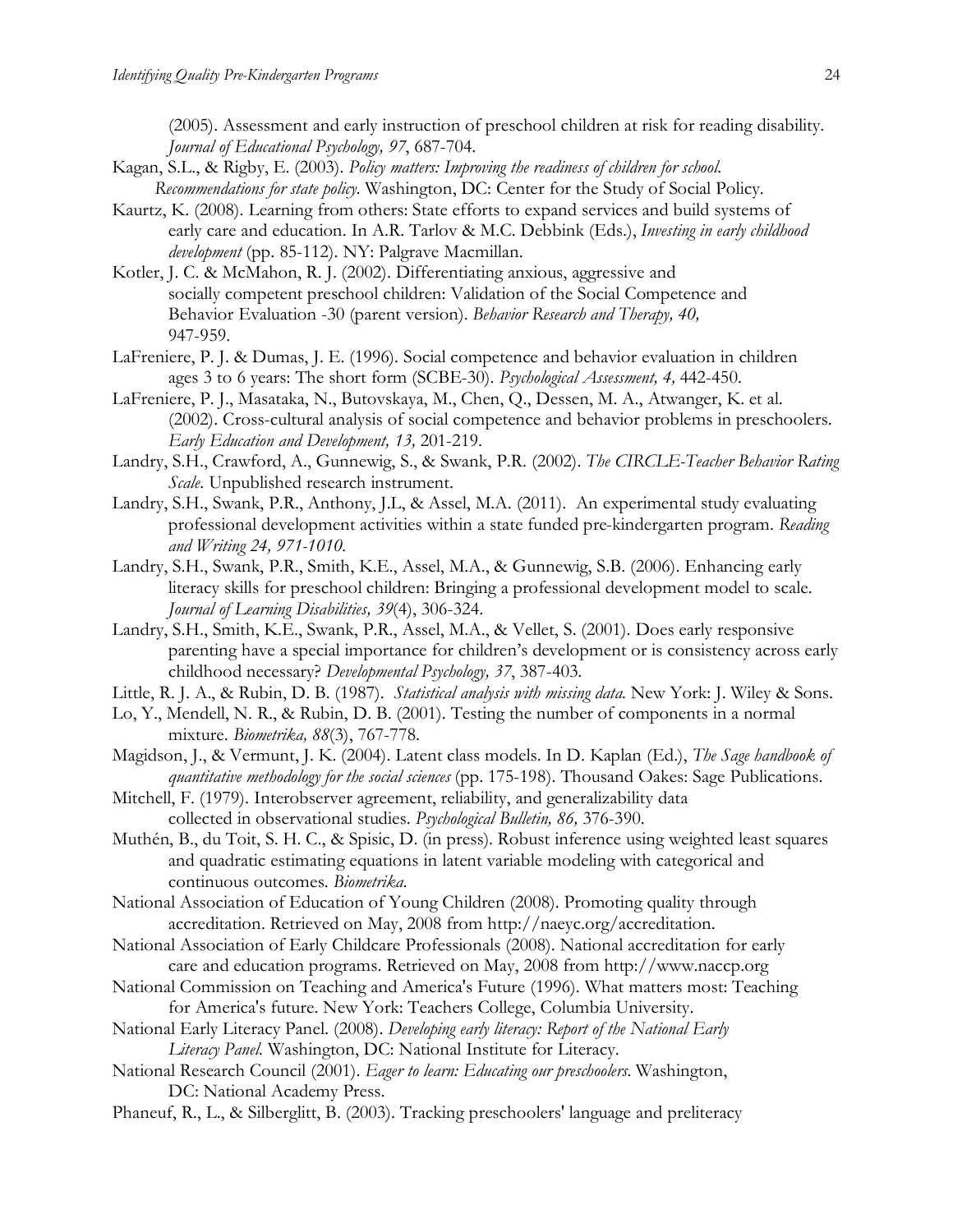development using a general outcome measurement system: One education district's experience. *Topics in Early Childhood Special Education, 23*, 114-123.

- Phillips, D. A., Voran, M., Kisker, E., Howes, C., & Whitebook, M. (1994). Child care for children in poverty: Opportunity of inequity. *Child Development, 65,* 472-492.
- Raver, C., & Knitzer, J. (2002). Ready to enter: What research tells policymakers about strategies to promote social and emotional school readiness among 3- and 4-year-old children. National Center for Children in Poverty, Mailmain School of Public Health, Columbia University.
- Reynolds, A.J., Mavrogenes, N.A., Bezruczko, N., & Hagemann, M. (1996). Cognitive and familysupport mediators of preschool effectiveness: A confirmatory analysis. Child Development, 67, 1119-1140.
- Reynolds, A., Ou, S., & Topitzes, D. (2004). Paths of effects of early childhood intervention on educational attainment and delinquency: A confirmatory analysis of the Chicago Child-Parent Centers. *Child Development, 75*, 1299-1328.
- Schwarz, G. (1978). Estimating the dimension of a model. *The Annals of Statistics, 6*(2), 461-464.
- Snijders, T. A. B. & Bosker, R. J. (1999). *Multilevel analysis: An introduction to basic and advanced multilevel modeling*. London: Sage Publishers.
- Texas Education Agency (1998). Texas Primary Reading Inventory, Technical Manual. Austin, TX: TEA.
- Texas Education Agengy (2002). Tejas LEE, Technical Manual. Austin, TX: TEA.
- Turkheimer, E., Haley, A., Waldron, M., D'Onofrio, B., & Gottesman, I.I. (2003). Socioeconomic status modifies heritability of IQ in young children. *American Psychological Society, 14*, 623-628.
- Whitehurst, G.J., Epstein, J.N., Angell, A.L., Payne, A.C., Crone, D.A., & Fischel, J.E. (1994). Outcomes of an emergent literacy intervention in Head Start. *Journal of Educational Psychology, 86*, 542-555.
- Zellman, G. L., Brandon, R. N., Boller, K., & Kreader, J. L. (2011). Effective Evaluation of Quality Rating and Improvement Systems for Early Care and Education and School-Age Care, Research-to-Policy, Research-to-Practice Brief OPRE 2011-11a. Washington, DC: Office of Planning, Research and Evaluation, Administration for Children and Families, U.S. Department of Health and Human Services.
- Zill, N. & West, J. (2001). *Entering kindergarten: A portrait of American children when they begin school*. US Department of Education, OERI, NCES 2001-035.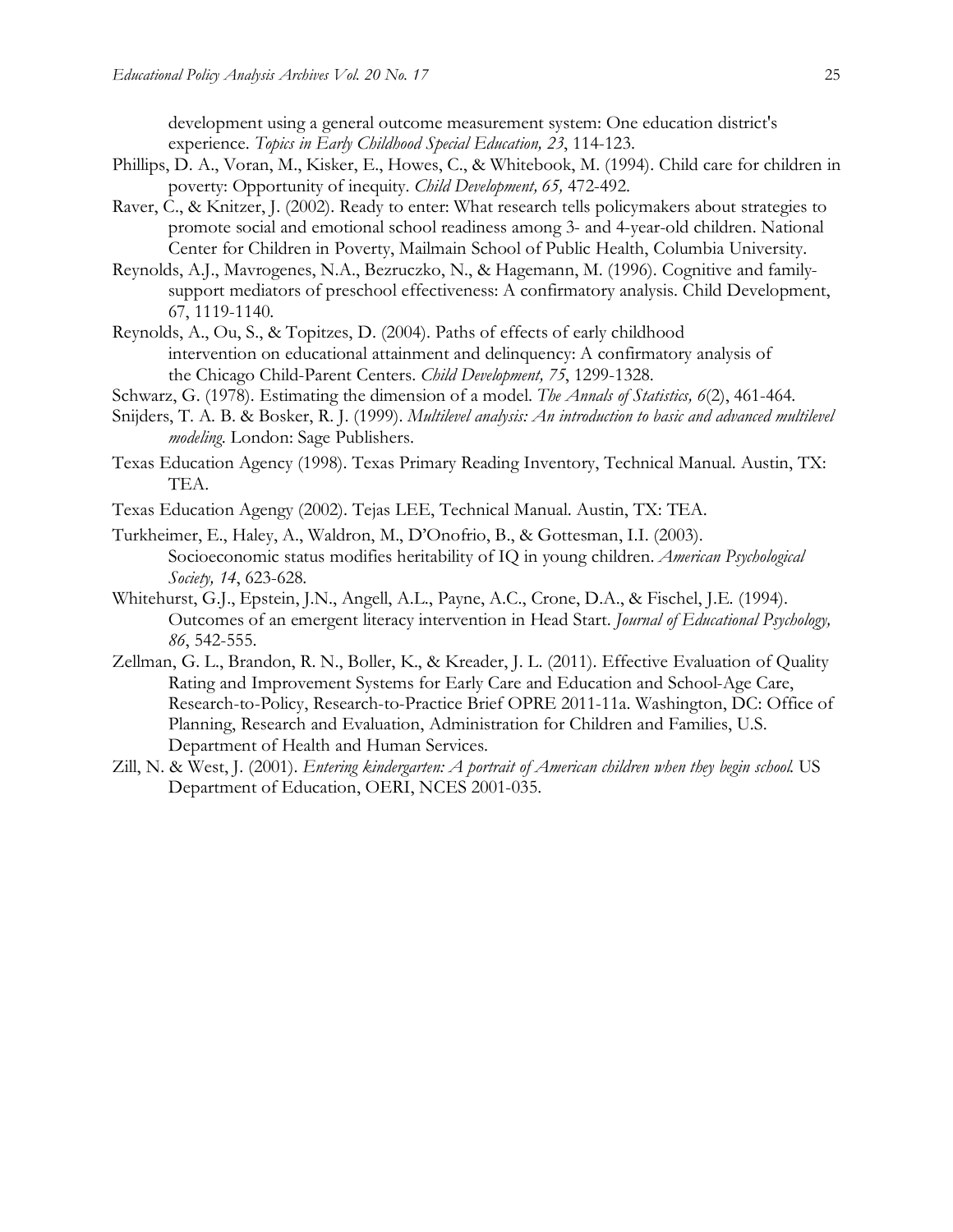# **Appendix**

This section provides a description and photograph scoring examples for two classrooms. While 12 photographs per classroom were considered when scoring the Preschool Environment Checklist, only 6 photographs that best represent key distinctions in scoring criteria were selected for the purposes of this illustration. Classroom 1 embodies many of the characteristics consistent with high scores, whereas Classroom 2 represents an environment receiving low scores.

#### **Classroom 1**

Central to the scoring system is the presence of several key visual supports, including a daily schedule, jobs chart, daily news, center management systems, rules chart, letter walls, and read aloud charts. With the exception of the read aloud chart, each of these elements is visible in Classroom 1. Once identified, coders consider the quality of these supports (e.g., at eye level, interactive, linked with learning objectives), which in this case fall into the high range. This classroom also receives high scores on a series of items connected with the richness of the learning environment, including access to a variety of books and writing materials, as well as a centers-based room arrangement that supports peer interaction and exploration in a variety of content areas. See Classroom 1 photographs below for specific examples.

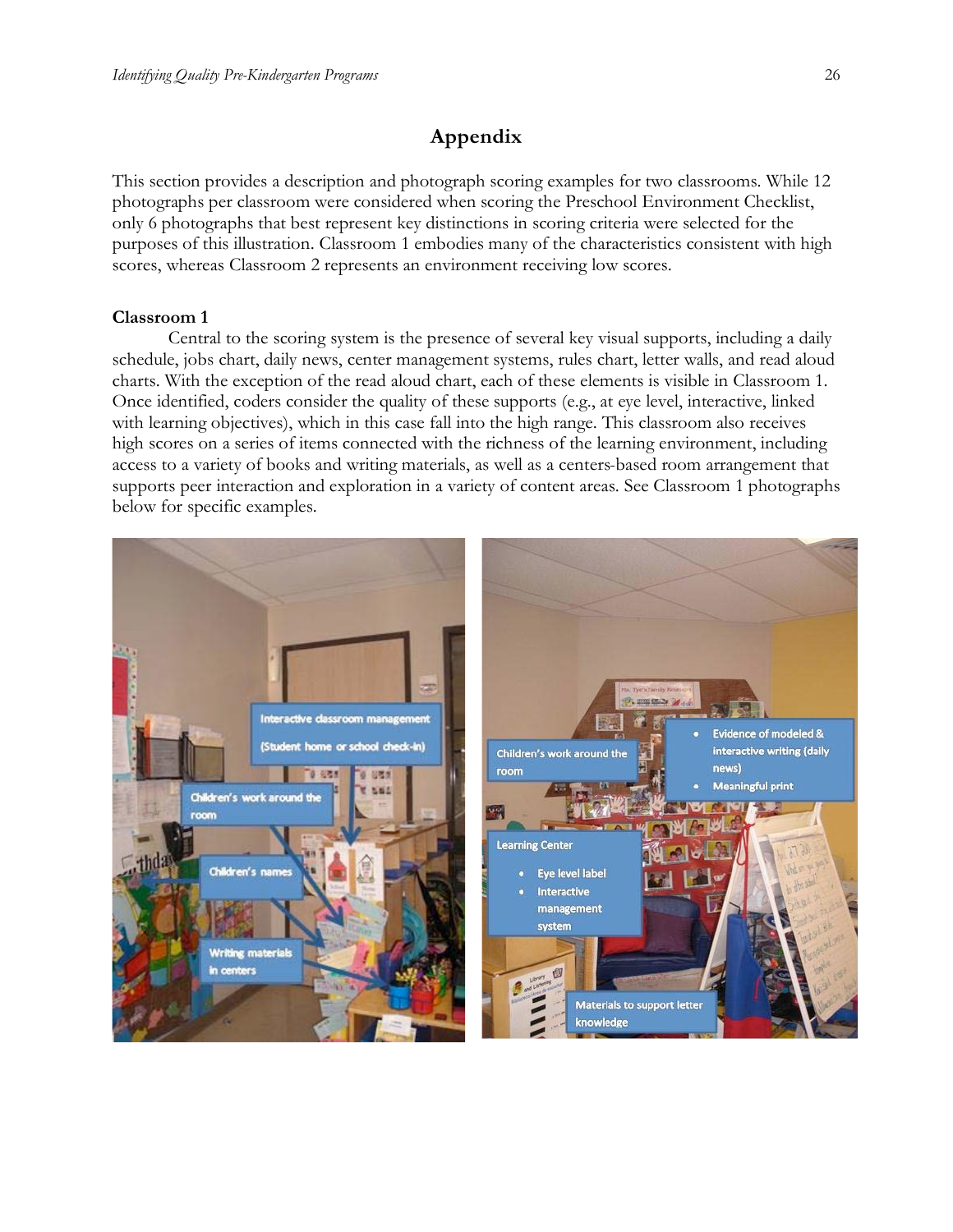

Classroom 1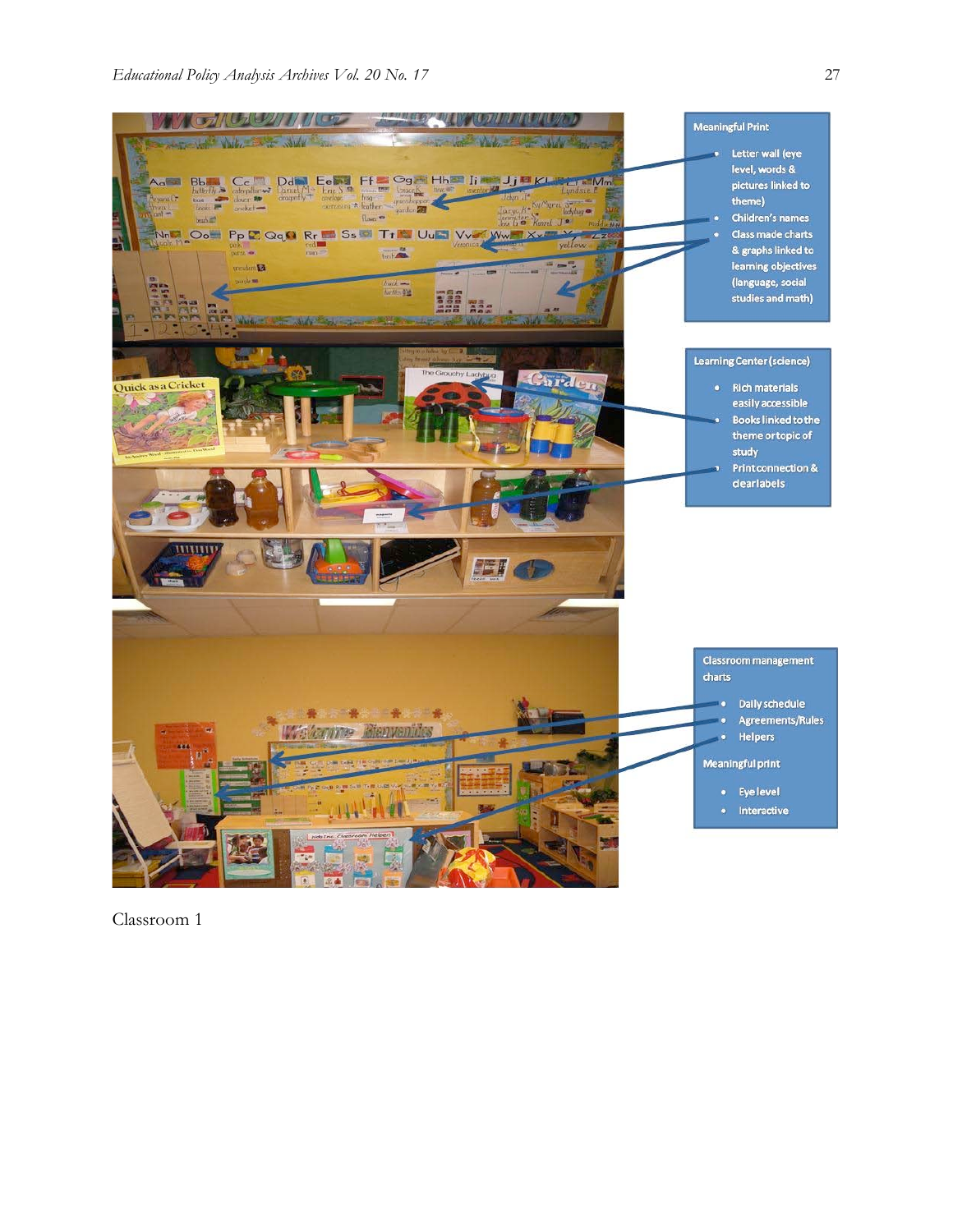#### **Classroom 2**

This classroom is characterized by a lack of stimulating materials, print and interactive management systems. For example, several key visual supports captured with the measure are absent, including a daily schedule, rules chart, jobs chart, letter wall, and daily news. While evidence of a center management system can be seen (e.g., construction center label with space for children's names), the management chart appears inaccessible in the dramatic play center. In such cases the center management ratings would fall in the mid-range, allowing high scores to be reserved for those management systems that apply to several learning areas and appear to be used routinely. Classroom 2 also receives low scores on the series of items reflecting the richness of the learning environment as evidenced by a lack of books, print, and variety in centers-based learning opportunities. See Classroom 2 photographs below for specific examples.

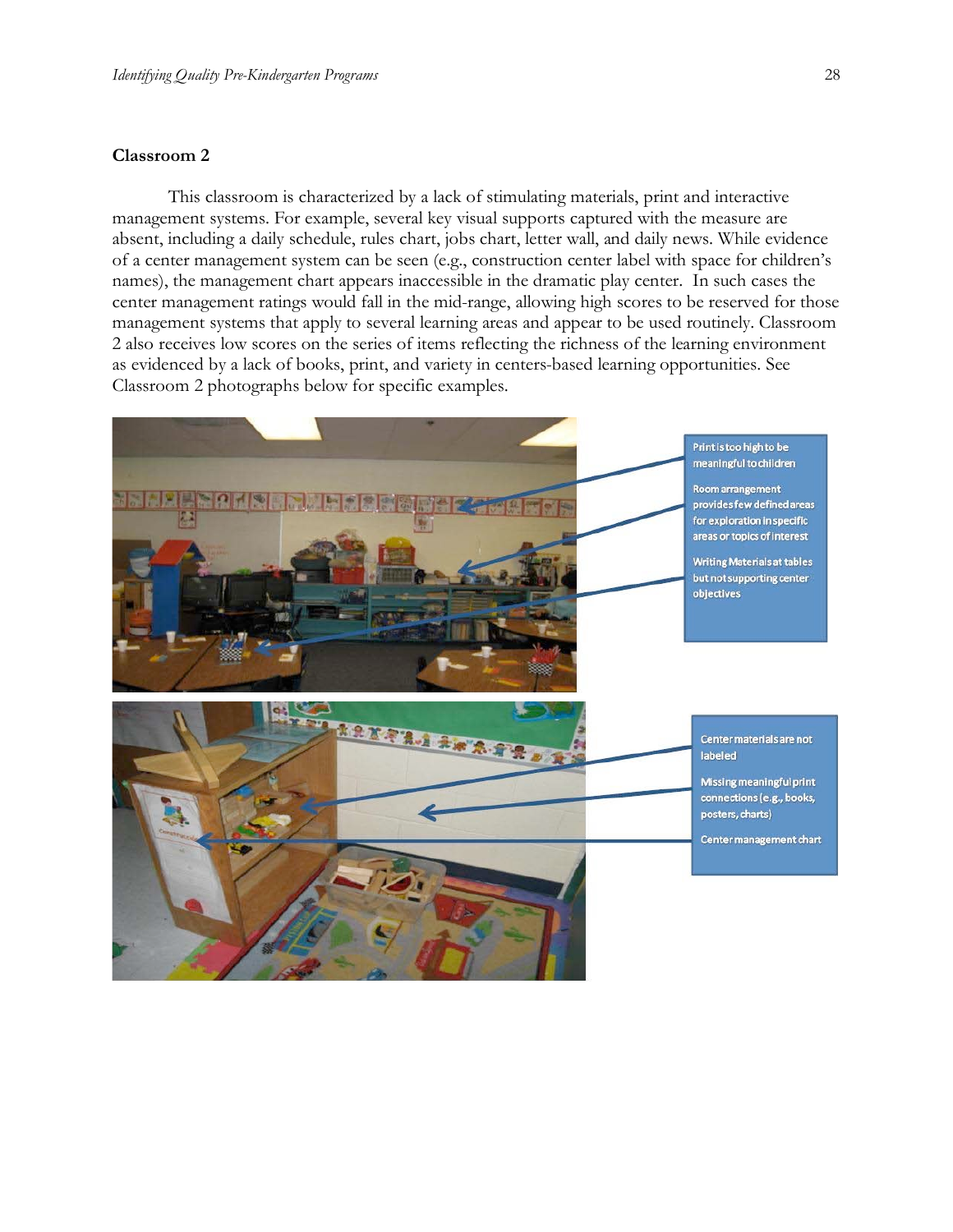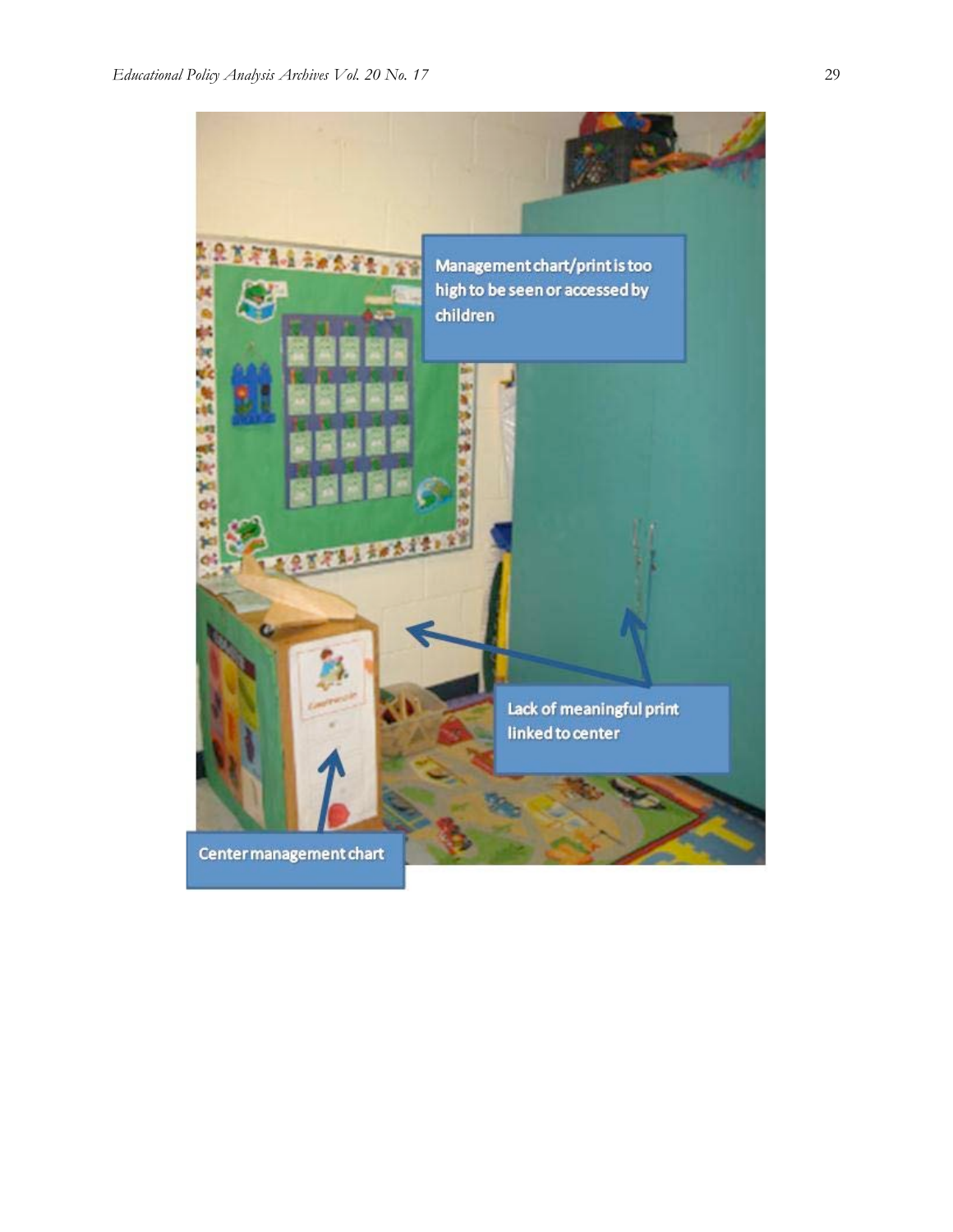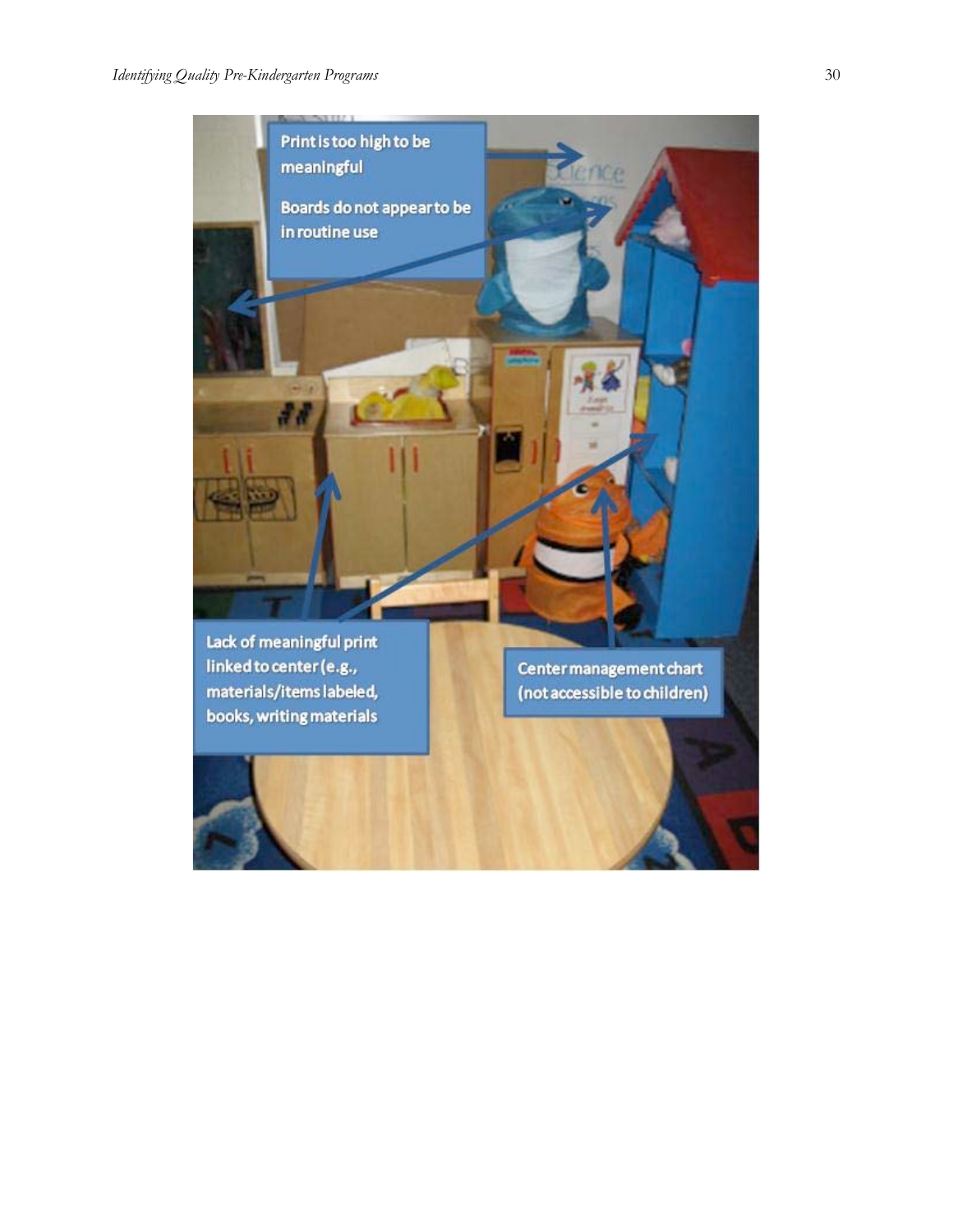

Lack of meaningful print

Nursery rhymes too high (decorative)

No evidence of interactive daily schedule

No evidence of books or read aloud chart in whole group area

# Lack of meaningful print

Posters too high to provide meaningful print samples

No evidence of interactive daily schedule

No evidence of books or read aloud chart in whole group area

Classroom 2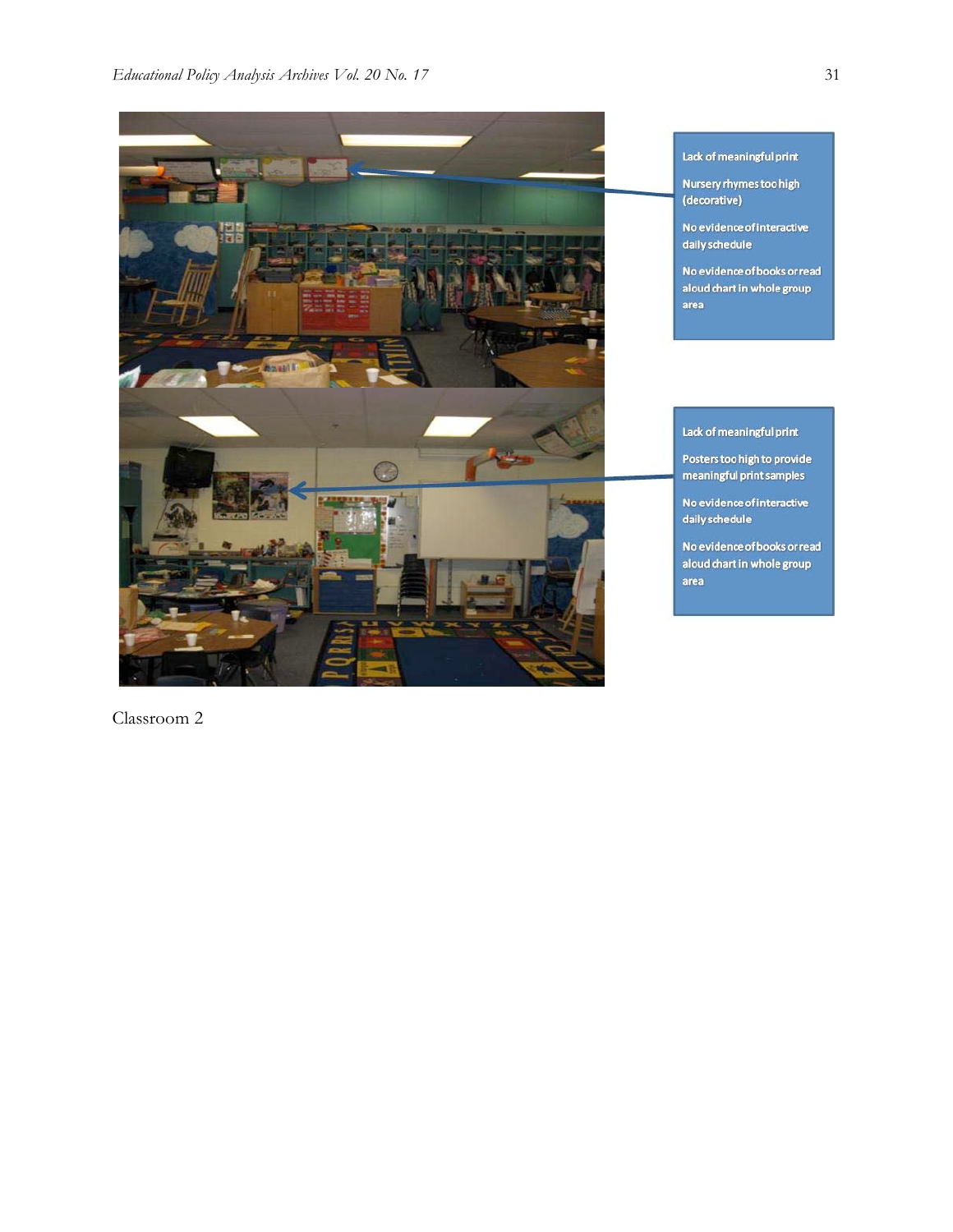# **About the Authors**

# **Jeffrey M. Williams**

University of Texas Health Science Center Houston

Email: Jeffrey.Williams@uth.tmc.edu

**Dr. Jeffrey Williams** is an assistant professor at the Children's Learning Institute at the University of Texas Health Science Center in Houston. He specializes in the application of multivariate statistical models to complex research questions, primarily in early childhood education. Specifically, he is interested in factor analysis and item response theory (IRT); structural equation modeling (SEM); and mediation and moderation, including their multilevel applications.

## **Susan H. Landry**

University of Texas Health Science Center Houston

Email: susan.landry@uth.tmc.edu

**Dr. Susan H. Landry** is a Developmental Psychologist, the Albert & Margaret Alkek Chair in Early Childhood, and the Michael Matthew Knight Professor in the Department of Pediatrics at the University of Texas Health Science Center - Houston. She is Director and Founder of the Children's Learning Institute (CLI) at the University of Texas. Funded by the National Institutes of Child Health and Development, The Institute for Education Sciences, U.S. Department of Education, Texas Education Agency, and Private Foundations, Dr. Landry has developed a significant research database. The research covers examinations of biological and environmental influences on children's development from infancy through adolescence as well as numerous federally funded parent-child and early childhood classroom intervention studies. This database and continued research makes use of new intervention approaches to provide parents and teachers with resources that are effective in supporting young children's development.

# **Jason L. Anthony**

University of Texas Health Science Center Houston

Email: jason.l.anthony@uth.tmc.edu

**Dr. Jason Anthony** is an Associate Professor at the Children's Learning Institute and The University of Texas Medical School at Houston. He specializes in child psychopathology, developmental disabilities, interventions, assessment of children, learning disabilities, literacy acquisition, and family-and school-based interventions.

# **Paul R. Swank**

University of Texas Health Science Center Houston

Email: paul.r.swank@uth.tmc.edu

**Dr. Paul Swank** is a full professor at the Children's Learning Institute. He has 30 years of experience in teaching, mentoring and research. He is an expert in general linear mixed models, structural equation modeling, psychometrics and research design. He has published more than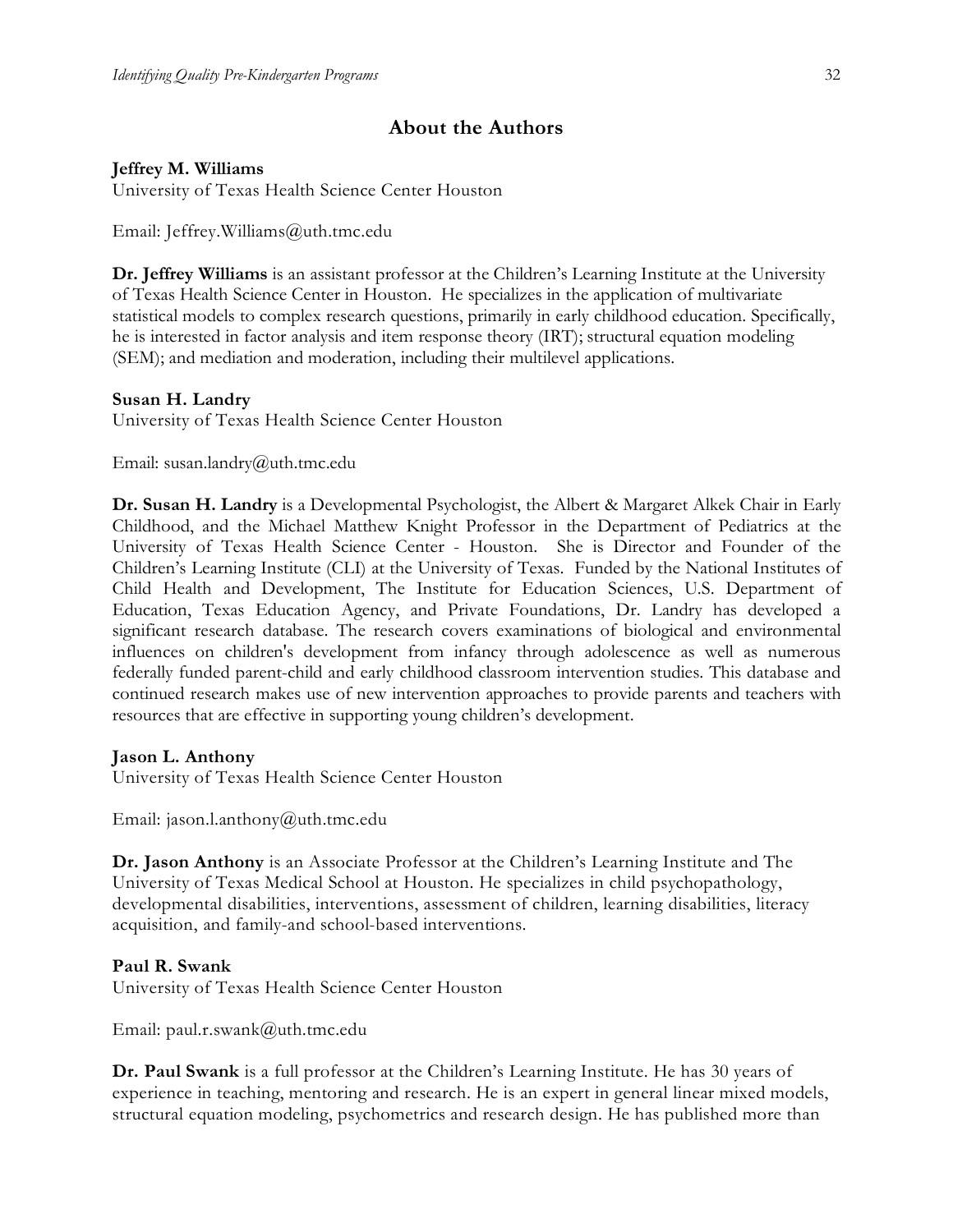150 articles in the scientific literature. Dr. Swank's recent work includes a collaborative study of traumatic brain injury in children and adults and the effects of stroke and epilepsy via brain imaging.

# **April D. Crawford**

University of Texas Health Science Center Houston

Email: april.crawford@uth.tmc.edu

**Dr. April Crawford** is a program manager in the Children's Learning Institute at the University of Texas Health Science Center Houston. Her interests include the development of observation and feedback systems to inform classroom practice and professional development, understanding how institutional settings shape children's early learning experiences, and the extent to which programs aimed at quality improvement are differentially effective in a mixed delivery early care system.

# education policy analysis archives

Volume 20 Number 17 June 20, 2012 ISSN 1068-2341

**EXPRESS ARTICE SOURCE NOTE OF SOURCE 1999.** Readers are free to copy, display, and distribute this article, as long as the work is attributed to the author(s) and **Education Policy Analysis Archives,** it is distributed for non-commercial purposes only, and no alteration or transformation is made in the work. More details of this Creative Commons license are available at

http://creativecommons.org/licenses/by-nc-sa/3.0/. All other uses must be approved by the author(s) or **EPAA**. **EPAA** is published by the Mary Lou Fulton Institute and Graduate School of Education at Arizona State University Articles are indexed EBSCO Education Research Complete, DIALNET, Directory of Open Access Journals, ERIC, H.W. WILSON & Co, QUALIS – A 2 (CAPES, Brazil), SCOPUS, SOCOLAR-China.

Please contribute commentaries at http://epaa.info/wordpress/ and send errata notes to Gustavo E. Fischman fischman@asu.edu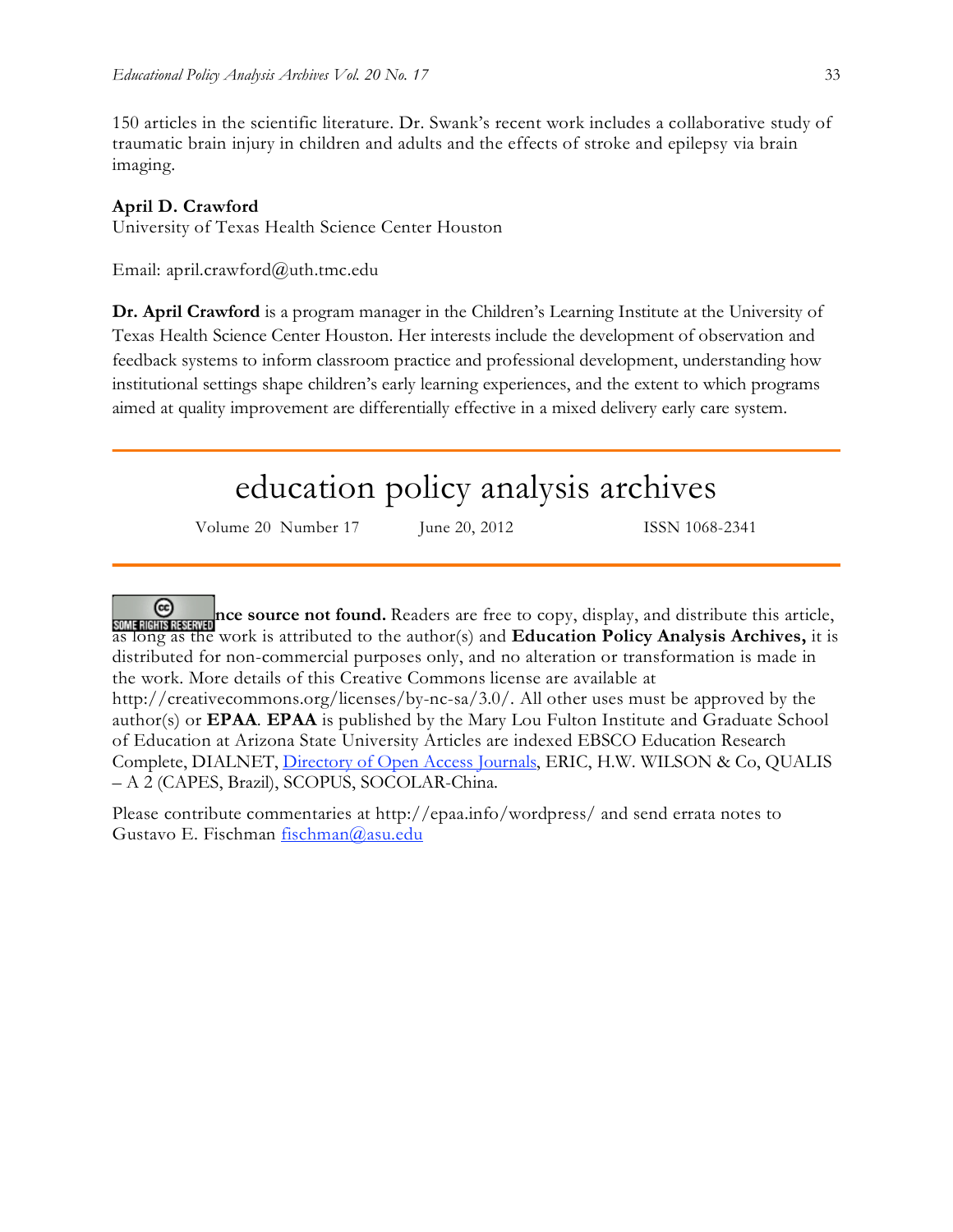### education policy analysis archives editorial board Editor **Gustavo E. Fischman** (Arizona State University) Associate Editors: **David R. Garcia** & **Jeanne M. Powers** (Arizona State University)

**Jessica Allen** University of Colorado, Boulder **Christopher Lubienski** University of Illinois, Urbana-Champaign **Gary Anderson** New York University **Sarah Lubienski** University of Illinois, Urbana-Champaign **Michael W. Apple** University of Wisconsin, Madison **Samuel R. Lucas** University of California, Berkeley **Angela Arzubiaga** Arizona State University **Maria Martinez-Coslo** University of Texas, Arlington **David C. Berliner** Arizona State University **William Mathis** University of Colorado, Boulder **Robert Bickel** Marshall University **Tristan McCowan** Institute of Education, London **Henry Braun** Boston College **Heinrich Mintrop** University of California, Berkeley **Eric Camburn** University of Wisconsin, Madison **Michele S. Moses** University of Colorado, Boulder **Wendy C. Chi\*** University of Colorado, Boulder **Julianne Moss** University of Melbourne **Casey Cobb** University of Connecticut **Sharon Nichols** University of Texas, San Antonio **Arnold Danzig** Arizona State University **Noga O'Connor** University of Iowa **Antonia Darder** University of Illinois, Urbana-Champaign **João Paraskveva** University of Massachusetts, Dartmouth **Linda Darling-Hammond** Stanford University **Laurence Parker** University of Illinois, Urbana-Champaign **Chad d'Entremont** Strategies for Children **Susan L. Robertson** Bristol University **John Diamond** Harvard University **John Rogers** University of California, Los Angeles **Tara Donahue** Learning Point Associates **A. G. Rud** Purdue University **Sherman Dorn** University of South Florida **Felicia C. Sanders** The Pennsylvania State University **Christopher Joseph Frey** Bowling Green State University **Janelle Scott** University of California, Berkeley **Melissa Lynn Freeman\*** Adams State College **Kimberly Scott** Arizona State University **Amy Garrett Dikkers** University of Minnesota **Dorothy Shipps** Baruch College/CUNY **Gene V Glass** Arizona State University **Maria Teresa Tatto** Michigan State University **Ronald Glass** University of California, Santa Cruz **Larisa Warhol** University of Connecticut **Harvey Goldstein** Bristol University **Cally Waite** Social Science Research Council **Jacob P. K. Gross** Indiana University **John Weathers** University of Colorado, Colorado Springs **Eric M. Haas** WestEd **Kevin Welner** University of Colorado, Boulder **Kimberly Joy Howard\*** University of Southern California **Ed Wiley** University of Colorado, Boulder **Aimee Howley** Ohio University **Terrence G. Wiley** Arizona State University **Craig Howley** Ohio University **John Willinsky** Stanford University **Steve Klees** University of Maryland **Kyo Yamashiro** University of California, Los Angeles

**Jaekyung Lee** SUNY Buffalo \* \* Members of the New Scholars Board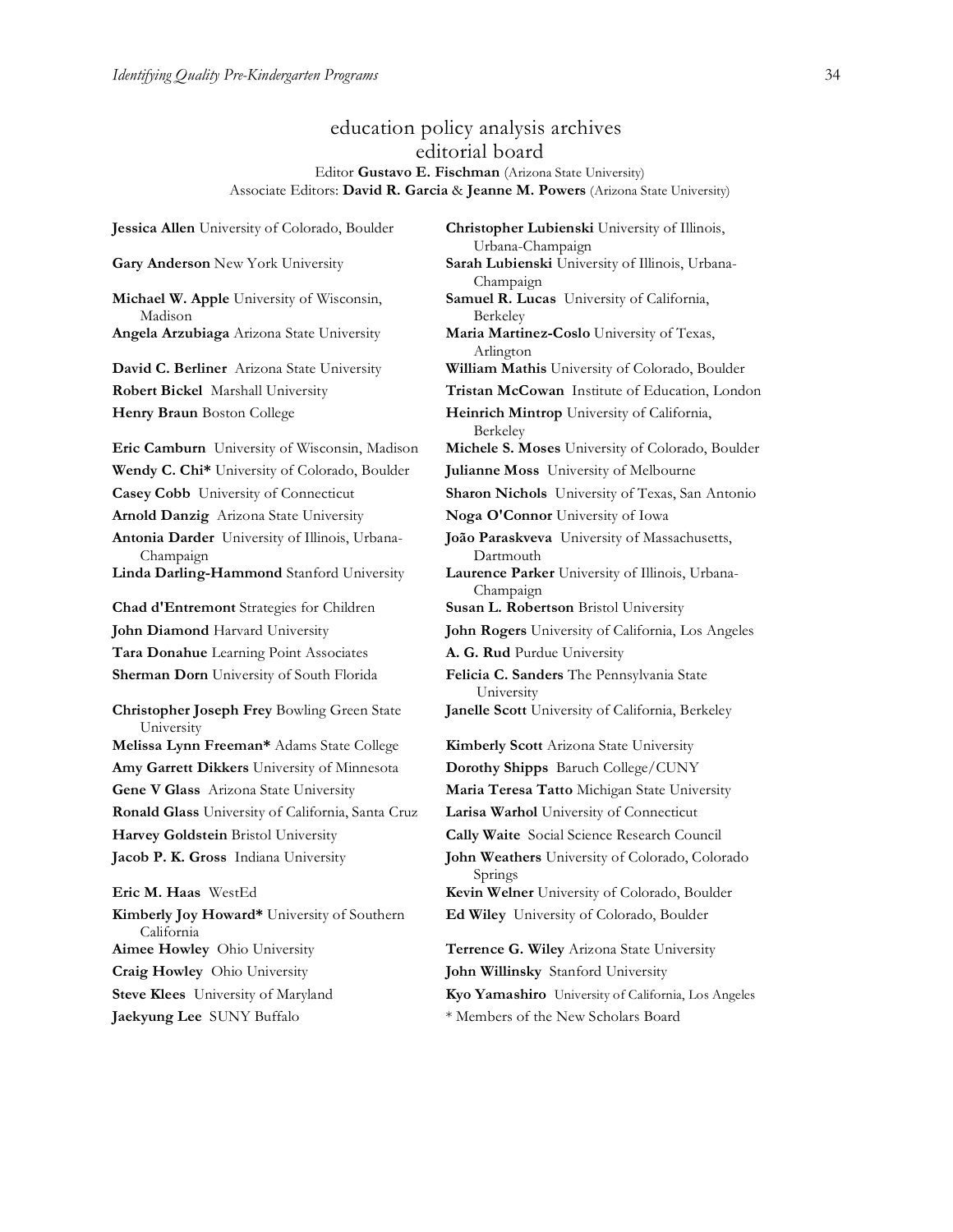# archivos analíticos de políticas educativas

consejo editorial

Editor: **Gustavo E. Fischman** (Arizona State University) Editores. Asociados **Alejandro Canales** (UNAM) y **Jesús Romero Morante** (Universidad de Cantabria)

**Armando Alcántara Santuario** Instituto de Investigaciones sobre la Universidad y la Educación, UNAM México **Claudio Almonacid** Universidad Metropolitana de Ciencias de la Educación, Chile **Pilar Arnaiz Sánchez** Universidad de Murcia, España **Xavier Besalú Costa** Universitat de Girona, España **Miguel A. Pereyra** Universidad de Granada, España **Jose Joaquin Brunner** Universidad Diego Portales, Chile **Damián Canales Sánchez** Instituto Nacional para la Evaluación de la Educación, México **María Caridad García** Universidad Católica del Norte, Chile **Raimundo Cuesta Fernández** IES Fray Luis de León, España **Marco Antonio Delgado Fuentes** Universidad Iberoamericana, México **Inés Dussel** FLACSO, Argentina **José Gregorio Rodríguez** Universidad Nacional de **Rafael Feito Alonso** Universidad Complutense de Madrid, España **Pedro Flores Crespo** Universidad Iberoamericana, México **Verónica García Martínez** Universidad Juárez Autónoma de Tabasco, México **Francisco F. García Pérez** Universidad de Sevilla, España **Edna Luna Serrano** Universidad Autónoma de Baja California, México **Alma Maldonado** Departamento de Investigaciones Educativas, Centro de Investigación y de Estudios Avanzados, México **Alejandro Márquez Jiménez** Instituto de Investigaciones sobre la Universidad y la Educación, UNAM México **José Felipe Martínez Fernández** University of California Los Angeles, USA

**Fanni Muñoz** Pontificia Universidad Católica de Perú

**Imanol Ordorika** Instituto de Investigaciones Economicas – UNAM, México

**Maria Cristina Parra Sandoval** Universidad de Zulia, Venezuela

**Monica Pini** Universidad Nacional de San Martín, Argentina

**Paula Razquin** UNESCO, Francia

**Ignacio Rivas Flores** Universidad de Málaga, España

**Daniel Schugurensky** Universidad de Toronto-Ontario Institute of Studies in Education, Canadá

**Orlando Pulido Chaves** Universidad Pedagógica Nacional, Colombia

Colombia

**Miriam Rodríguez Vargas** Universidad Autónoma de Tamaulipas, México

**Mario Rueda Beltrán** Instituto de Investigaciones sobre la Universidad y la Educación, UNAM México

**José Luis San Fabián Maroto** Universidad de Oviedo, España

**Yengny Marisol Silva Laya** Universidad Iberoamericana, México

**Aida Terrón Bañuelos** Universidad de Oviedo, España

**Jurjo Torres Santomé** Universidad de la Coruña, España

**Antoni Verger Planells** University of Amsterdam, Holanda

**Mario Yapu** Universidad Para la Investigación Estratégica, Bolivia